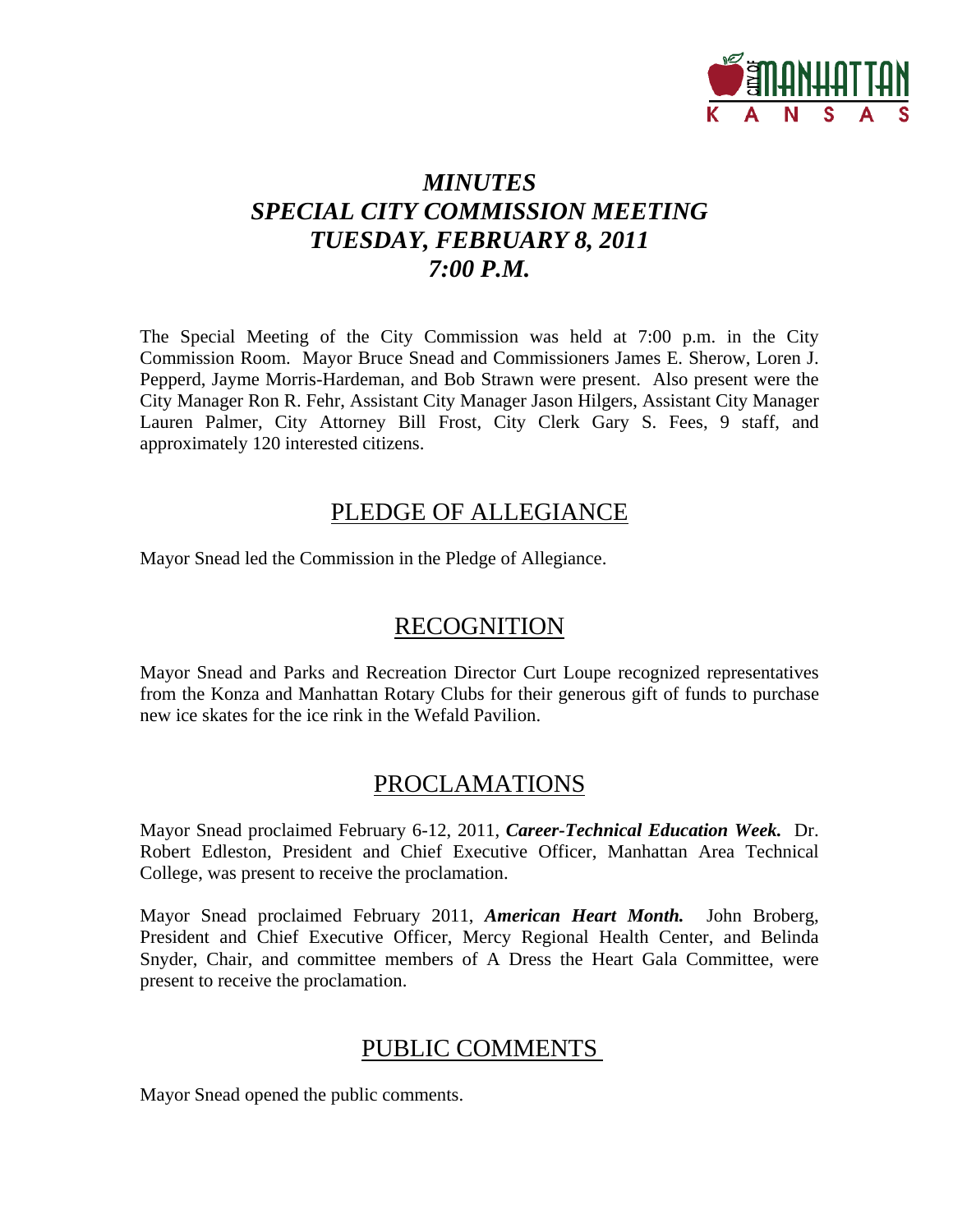## PUBLIC COMMENTS *(CONTINUED)*

Gina Scroggs, Executive Director, Downtown Manhattan, Inc., and Brent Bowman, Bowman Bowman Novick Architects, requested that the Commission consider moving forward with the proposal and scope of work for the improvements envisioned for the core Downtown area.

Hearing no other comments, Mayor Snead closed the public comments.

## COMMISSIONER COMMENTS

Commissioner Sherow informed the public about the beam signing ceremony today at the National Guard Armory for the Flint Hills Discovery Center and commended City crews for keeping the streets plowed and safe during the recent snow storms.

## CONSENT AGENDA

(\* denotes those items discussed)

## **MINUTES**

The Commission approved the minutes of the Regular City Commission Meeting held Tuesday, January 18, 2011.

## **CLAIMS REGISTER NOs. 2660 and 2661**

The Commission approved Claims Register Nos. 2660 and 2661 authorizing and approving the payment of claims from January 12, 2011, to January 25, 2011, in the amounts of \$1,872,838.12 and \$2,126,922.17, respectively.

## **LICENSE**

The Commission approved an annual Cereal Malt Beverage Off-Premises License for Wal-Mart Store, 101 East Bluemont Avenue.

## **\* ORDINANCE NO. 6877 – REZONE – 2216 CLAFLIN PUD**

Rob Ott, City Engineer, responded to questions from the Commission and provided additional information on the item.

Wanda McVey, 1419 Hartford Road, voiced concern with the drainage and storm water runoff. She questioned the proposed rezoning and was concerned with the loss of open space if the apartment complex is allowed to be built at this location. She also voiced concern in providing adequate parking and having sufficient waste water lines.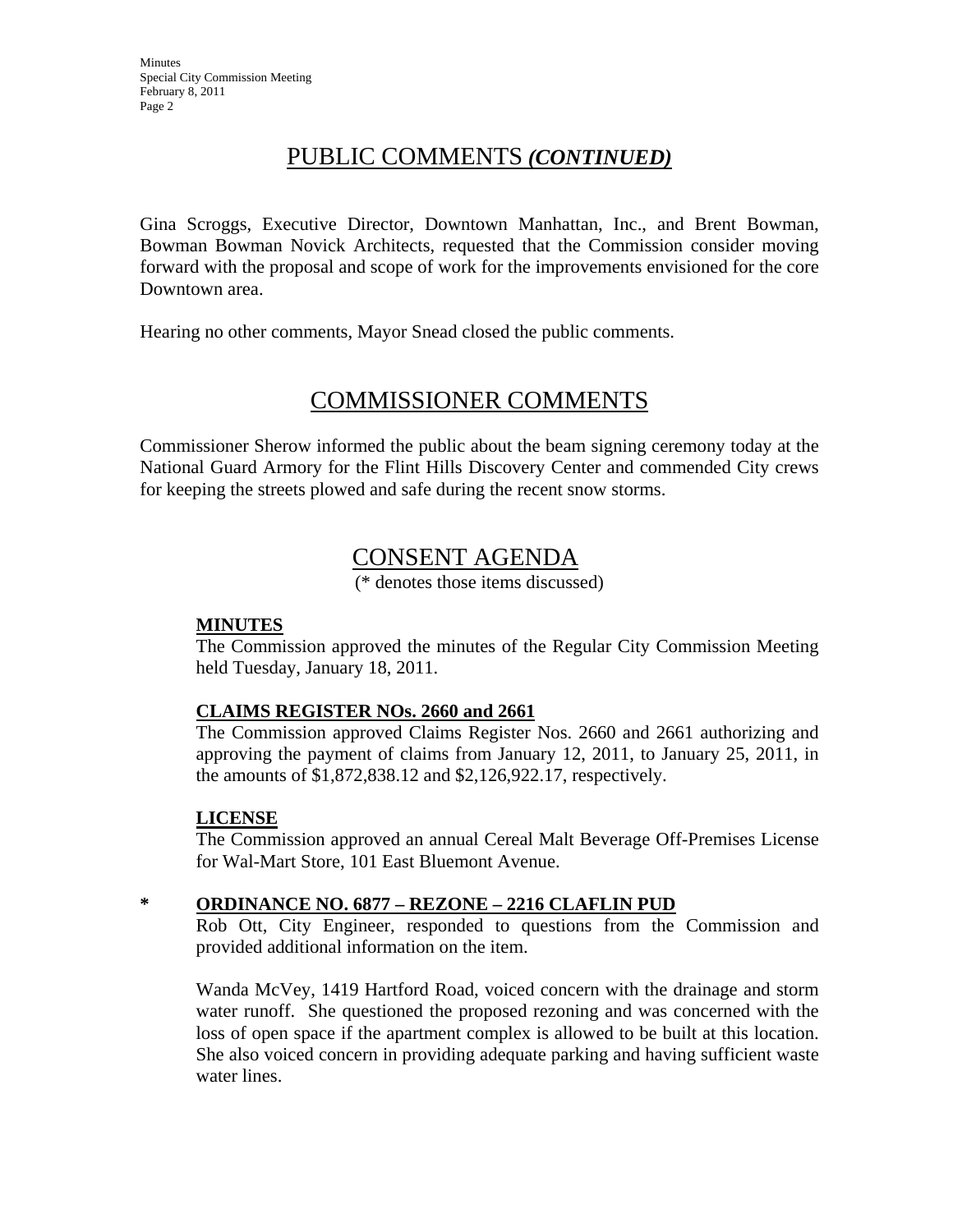### **\* ORDINANCE NO. 6877 – REZONE – 2216 CLAFLIN PUD** *(CONTINUED)*

Leo Converse, 13945 Booth Creek Road, Olsburg, Kansas, informed the Commission that his mother lives on University Drive and has concerns with the proposed development; especially, issues associated with parking and the high number of units proposed on the property.

After discussion, the Commission overrode the recommendation of the Manhattan Urban Area Planning Board by removing Condition 7, and approved Ordinance No. 6877 rezoning the proposed 2216 Claflin Residential PUD, generally located at 2216 Claflin Road, from R-1/UO, Single-Family Residential District with University Overlay District, to PUD, Residential Planned Unit Development, based on the findings in the Staff Report *(See Attachment No. 1)* with the original six conditions recommended by City Administration.

## **ORDINANCE NO. 6878 – AMEND ZONING ORDINANCE – HOME OCCUPATIONS**

The Commission approved Ordinance No. 6878 amending the Manhattan Zoning Regulations, Article V, Accessory Uses, Temporary Uses, Home Occupations, PART 3, Home Occupations, to permit Home Occupations in a Manufactured Home or Mobile Home; and, to modify the term, Home Occupation, in Article XVI, Construction and Definitions, PART 2, Definitions, Section 16-201, as proposed, based on the findings in the Staff Memorandum *(See Attachment No. 2)*, as recommended by the Manhattan Urban Area Planning Board.

## **ORDINANCE NO. 6879 – SILVER PARKING PERMIT ZONE – KANSAS STATE UNIVERSITY FOUNDATION AREA**

The Commission approved Ordinance No. 6879 establishing a parking permit area around the Kansas State University Foundation Building including both sides of the street on Bellehaven Road, Lookout Drive, Wildcat Ridge Road, Indian Mound Lane, Timberlane Drive, Karla Lane, Michael Road, and Willard Place.

## **CHANGE ORDER NO. 3 – DISCOVERY CENTER – SOUTH PARK**

The Commission approved Change Order No. 3 to the Discovery Center contract with McCownGordon Construction, of Kansas City, Missouri, to accommodate their construction management services for the South Park project for a fee of \$6,000.00.

**\* CHANGE ORDER NO. 4 – DISCOVERY CENTER – TERRAZZO FLOOR**

Ron Fehr, City Manager, provided additional information on the item.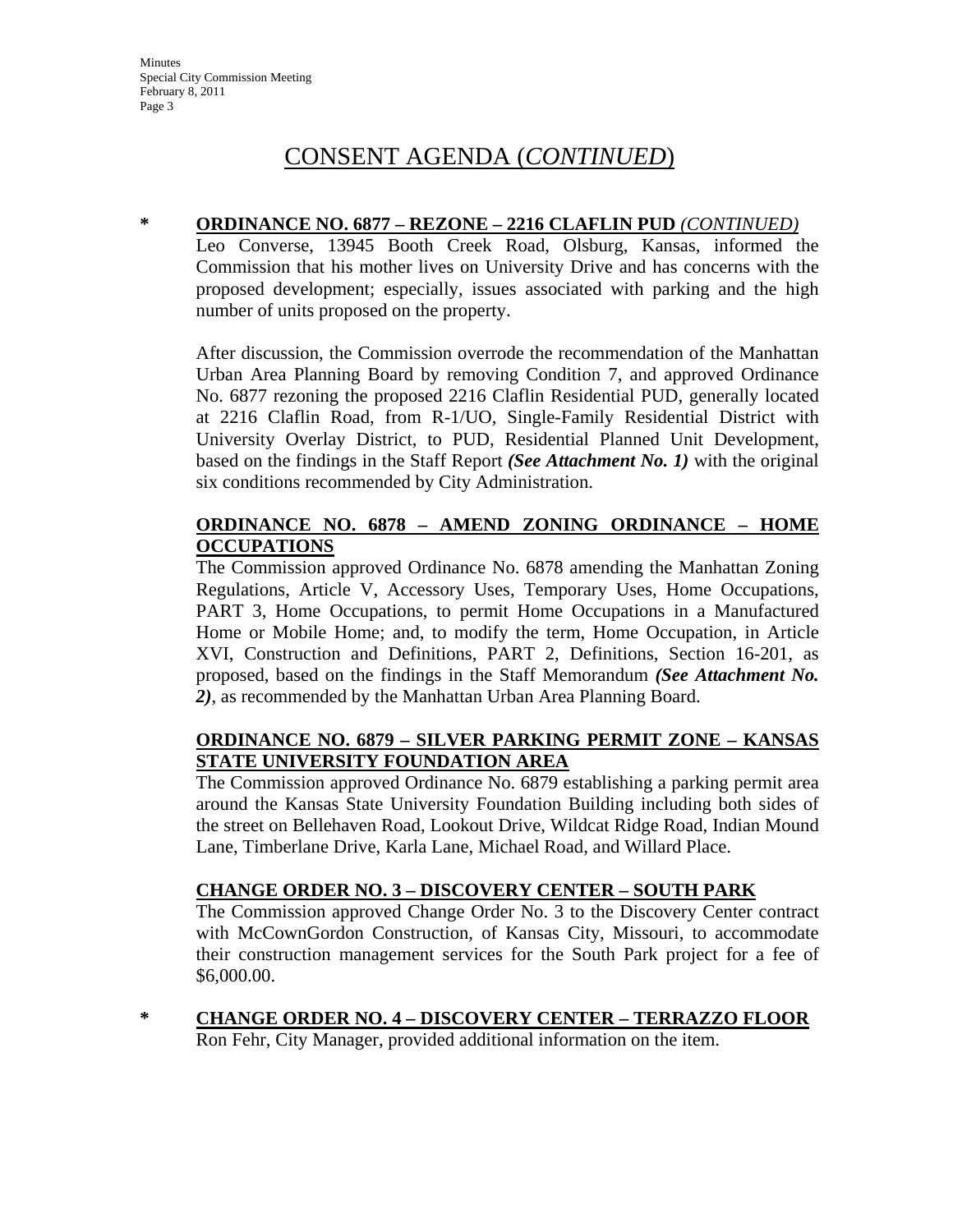### **\* CHANGE ORDER NO. 4 – DISCOVERY CENTER – TERRAZZO FLOOR**

The Commission approved Change Order No. 4 to the Guaranteed Maximum Price for the Discovery Center to fund the upgrade of stained concrete to terrazzo, in the not to exceed amount of \$63,000.00 to the contract with McCownGordon Construction, of Kansas City, Missouri.

## **AWARD CONTRACT – HOUSING REHABILITATION PROGRAM**

The Commission accepted the bids for 1009 Colorado Street and 442 Shelle Road; awarded the bids to the lowest responsible bidders; authorized the Mayor and City Clerk to enter into agreements with the contractors and property owners for expenditure of Housing Rehabilitation Funds; and authorized City Administration to approve any necessary change orders.

## **OUTSIDE CITY WATER SERVICES AGREEMENT – 4240 FORT RILEY BOULEVARD**

The Commission authorized the Mayor and City Clerk to execute an agreement permitting connection to the City of Manhattan's public water supply system, by Nick and Stacy Roberts, for the real estate located at 4240 Fort Riley Blvd, Riley County, Kansas.

## **\* AMENDMENT TO CONTRACT – FLINT HILLS AREA TRANSPORTATION AGENCY**

Anne Smith, Director, Flint Hills aTa, provided additional information on the item and responded to questions from the Commission regarding ownership of the buses, funds received, and support provided from Riley County. She also provided clarification that the Kansas State University students are riding the buses and have a contract for the Safe Ride program.

The Commission approved an Amendment to the 2011 Donation Contract with Flint Hills Area Transportation Agency in the amount of \$46,904.00 to facilitate the purchase of three buses to serve a fixed-route transit system in the City of Manhattan.

## **\* MEMORANDUM OF UNDERSTANDING – USD 383 BUS RENTAL SERVICE**

Ron Fehr, City Manager, responded to questions from the Commission.

Curt Loupe, Director of Parks and Recreation, provided additional information on the item and informed the Commission that the City does not spend money for this service.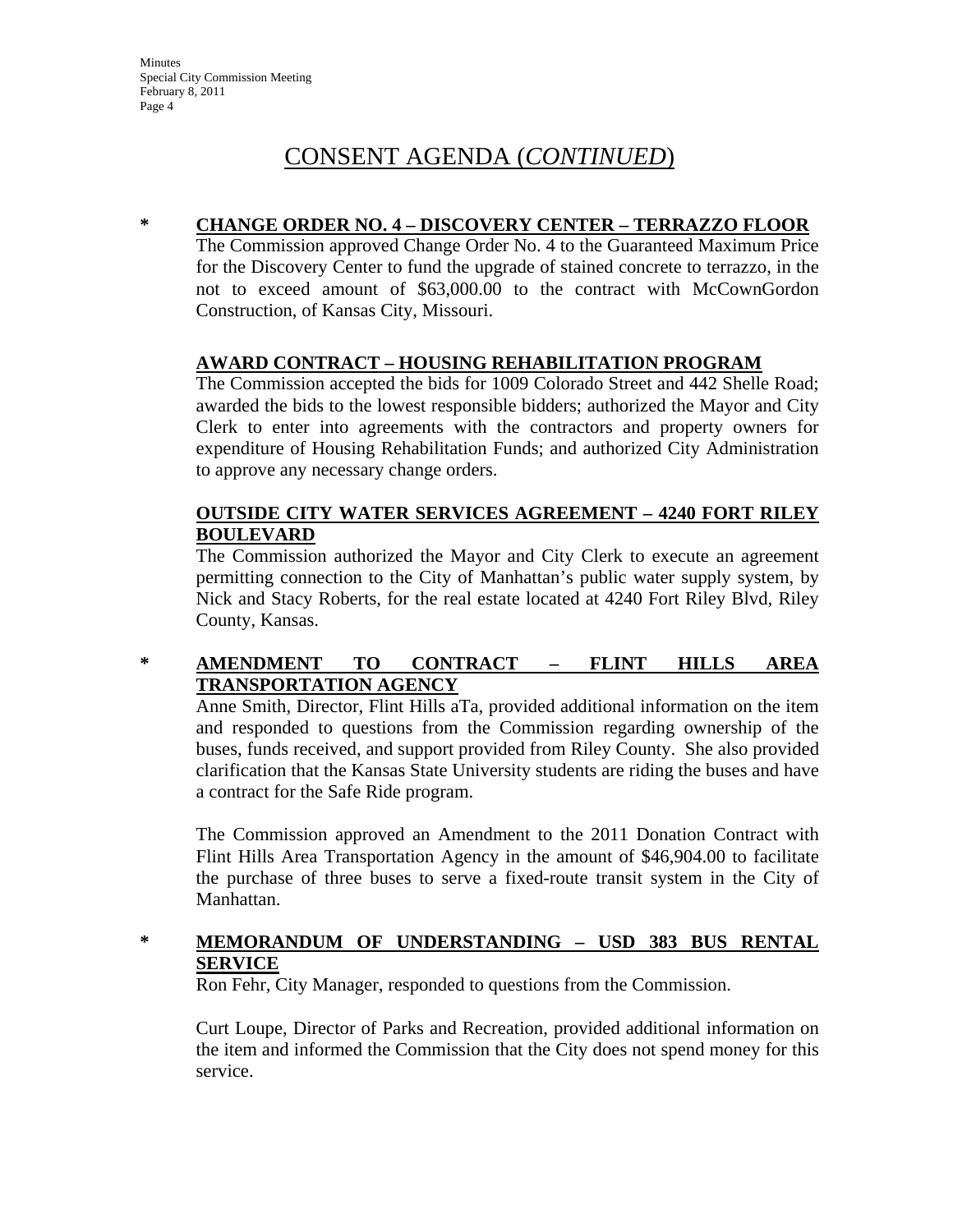### **\* MEMORANDUM OF UNDERSTANDING – USD 383 BUS RENTAL SERVICE** *(CONTINUED)*

The Commission approved and authorized the Mayor and City Clerk to execute the proposed Memorandum of Understanding, thus extending bus rental service with USD 383 another three years.

### **\* BOARD APPOINTMENTS**

The Commission approved appointments by Mayor Snead to various boards and committees of the City.

### *Douglass Center Advisory Board*

Appointment of Constance M. Birdsong, 811 Yuma Street Apt. B, to fill the unexpired Geographic term of Sara Weber. Ms. Birdsong's term begins immediately, and will expire October 2, 2012.

### *Flint Hills Discovery Center Advisory Board*

Appointment of Suzan Barnes, 215 Broadway Street, Cottonwood Falls, to a three-year Non-resident term. Ms. Barnes' term begins immediately and will expire January 31, 2014.

Appointment of Sharon Brookshire, 2029 Judson Avenue, to a two-year Resident's term. Ms. Brookshire's term begins immediately and will expire January 31, 2013.

Appointment of Mike Haddock, 741 Canfield Drive, to a two-year Resident's term. Mr. Haddock's term begins immediately, and will expire January 31, 2013.

### *Housing Authority Board of Commissioners*

Re-appointment of Ida Jane Leupold, 301 Brookvalley Drive, to a four-year Resident's term. Ms. Leupold's term will begin March 4, 2011, and will expire March 3, 2015.

### *Human Rights and Services Board*

Re-appointment of Kerry Wefald, 3428 Churchill Street, to a three-year term. Ms. Wefald's term will begin March 10, 2011, and will expire March 9, 2014.

After discussion, Commissioner Sherow moved to approve the consent agenda, as read, with the understanding that Item D, ORDINANCE NO.  $6877 - REZONE - 2216$ CLAFLIN PUD, will be carefully monitored for its performance. Commissioner Morris-Hardeman seconded the motion.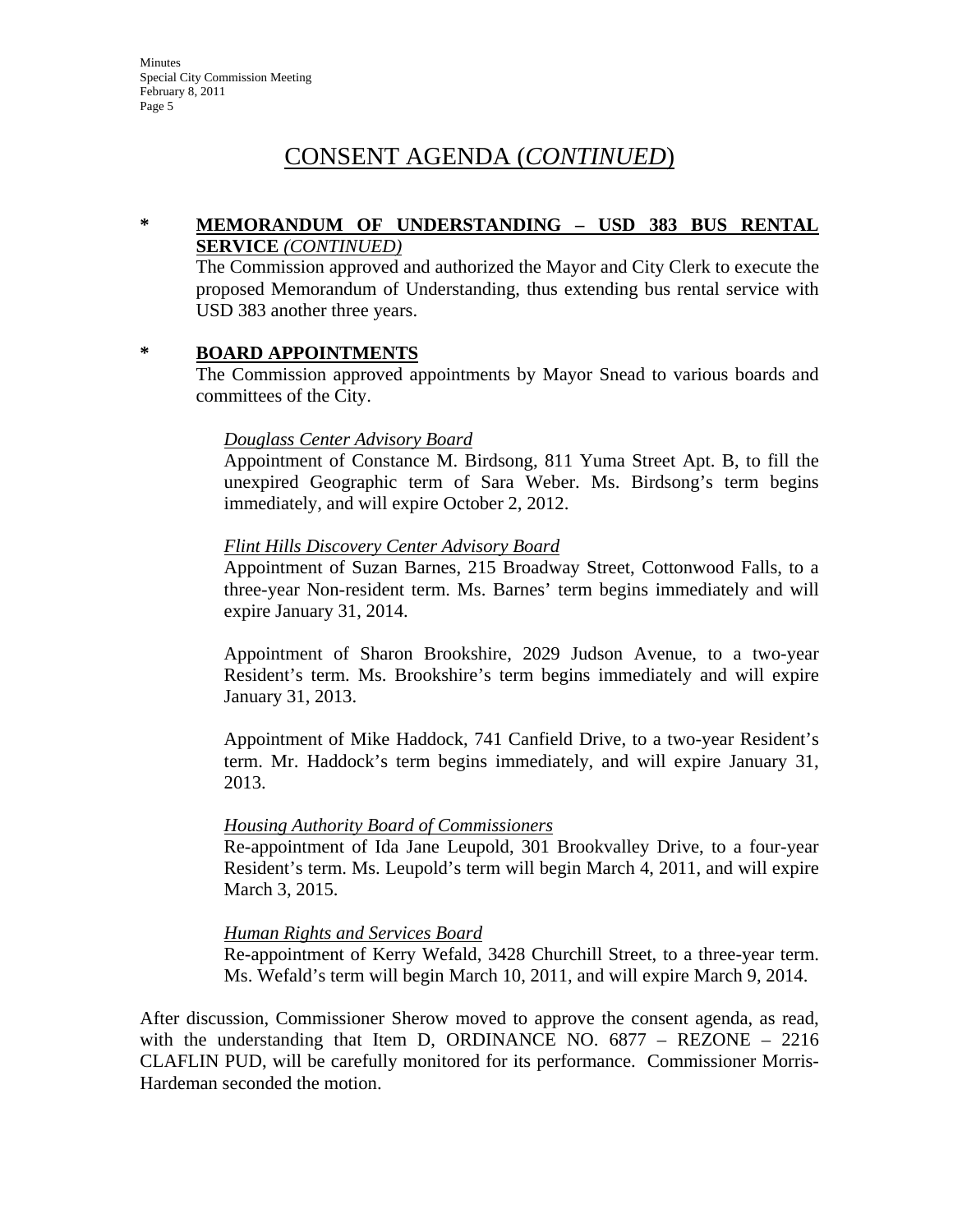After additional discussion, on a roll call vote, motion carried 5-0, with the exception of Item M, BOARD APPOINTMENTS, which carried 4-1 with Commissioner Strawn voting against the item.

## GENERAL AGENDA

## **ORDINANCE NO. 6880 – AMEND - DISCRIMINATION ORDINANCE**

Mayor Snead provided an overview on the process for the item, guidelines, and ground rules for public comment.

Katie Jackson, Assistant City Attorney, presented the proposed changes to the ordinance, including definition of employer, definition of gender identity, definition of religious organization, definition of sexual orientation, exemption added to Unlawful Employment Practices, exemptions added to Unlawful Public Accommodations Practices, and Employment/Public Accommodations exemption for gender identity. She then responded to questions from the Commission on the complaint procedure process and appeal process.

After discussion, Katie Jackson, Assistant City Attorney, presented an overview on the protected classes within each context for employment, public accommodations, and housing; when an employer can be held liable for employment discrimination; and presented a flowchart when a religious organization can be liable for housing discrimination. She then responded to additional questions from the Commission on the proposed ordinance, comparisons and consistency with Kansas laws relating to discrimination, and proposed changes in the ordinance for religious organizations.

Donna Lepold, Director, Kansas Family Policy Council, Wichita, Kansas, asked the Commission that if a person owns a Christian bookstore with five or more employees with religious convictions and will not hire a lesbian, gay, bisexual, or transgender (LGBT) person, would they be in violation. She voiced concerns with the potential of lawsuits for schools in dealing with gender identity.

Susan Gerth, 2213 Alta Drive, President, Flint Hills Parents, Families, and Friends of Lesbians and Gays (PFLAG), informed the Commission that now is the time to pass this ordinance and extend full rights and protections to all persons. She informed the Commission about her transgender daughter and the rejection received from her other children and was not able to see their granddaughter. She stated that discrimination does exist with transgender persons and encouraged the Commission to support the ordinance.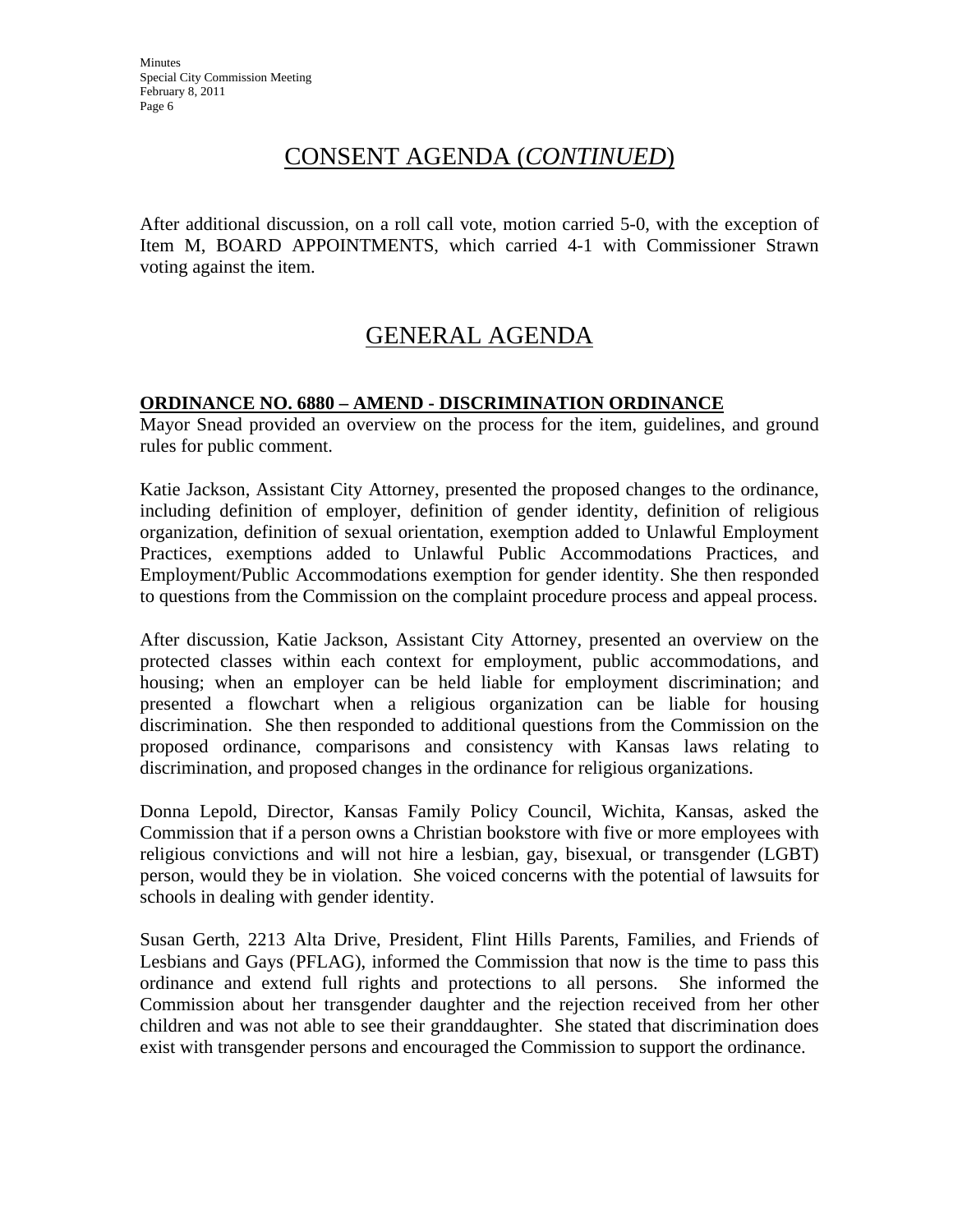#### **ORDINANCE NO. 6880 – AMEND - DISCRIMINATION ORDINANCE** *(CONTINUED)*

Richard Hill, 3513 Stagecoach Circle, informed the Commission that he was concerned as a landlord in dealing with this ordinance and voiced several concerns with the proposed ordinance. He stated that he was also concerned with a quasi-judicial board of volunteers who do not have the proper training or education, making these decisions on whether discrimination actually occurred or if it was perceived discrimination.

Lora Boyer, 211 North 15<sup>th</sup> Street, thanked the Commission and City staff for their work. She stated that the expressions have been based on fear for many and believed that if discrimination protection is given, more people will be more open and become more acquainted with other people different from them. She asked the Commission to pass the ordinance.

Amy Northcutt, 1222 Marlatt Avenue, spoke on behalf of Stephanie Mott, Executive Director, Kansas Statewide Transgender Education Project, who was unable to attend the meeting due to the bad weather. Ms. Northcutt provided background information on the item and stated that protections are already in place in the United States and encouraged the Commission to support the ordinance.

Jonathon Mertz, 34107 Highway K-18, Chair, Flint Hills Human Rights Project, suggested several changes to the proposed ordinance regarding gender identity and the exceptions for gender identity discrimination in employment and public accommodations. He stated that he believed this is a solid ordinance at this time and is very close to what the Flint Hills Human Rights Project has requested. He thanked City staff, the Commission, and all those involved in the process.

Troy Nave, 2916 Sunnyside Drive, informed the Commission that he was neither pro or con on the item, but asked how much this would cost to implement and the potential costs for litigation.

Walter Schumm, 5900 Lake Elbo Road, provided a handout to the Commission and voiced concerns with the sociological behavioral differences between heterosexual and LGBT people. He stated if this ordinance is approved, do we really want to establish a social approval of this in our society. He said we need to understand that this is complicated and family cases are complicated.

Bill Pugh, 212 Carlisle Terrace, asked about the referenced exemption of Boy Scouts and asked who needs a program like scouting more than a kid that is different.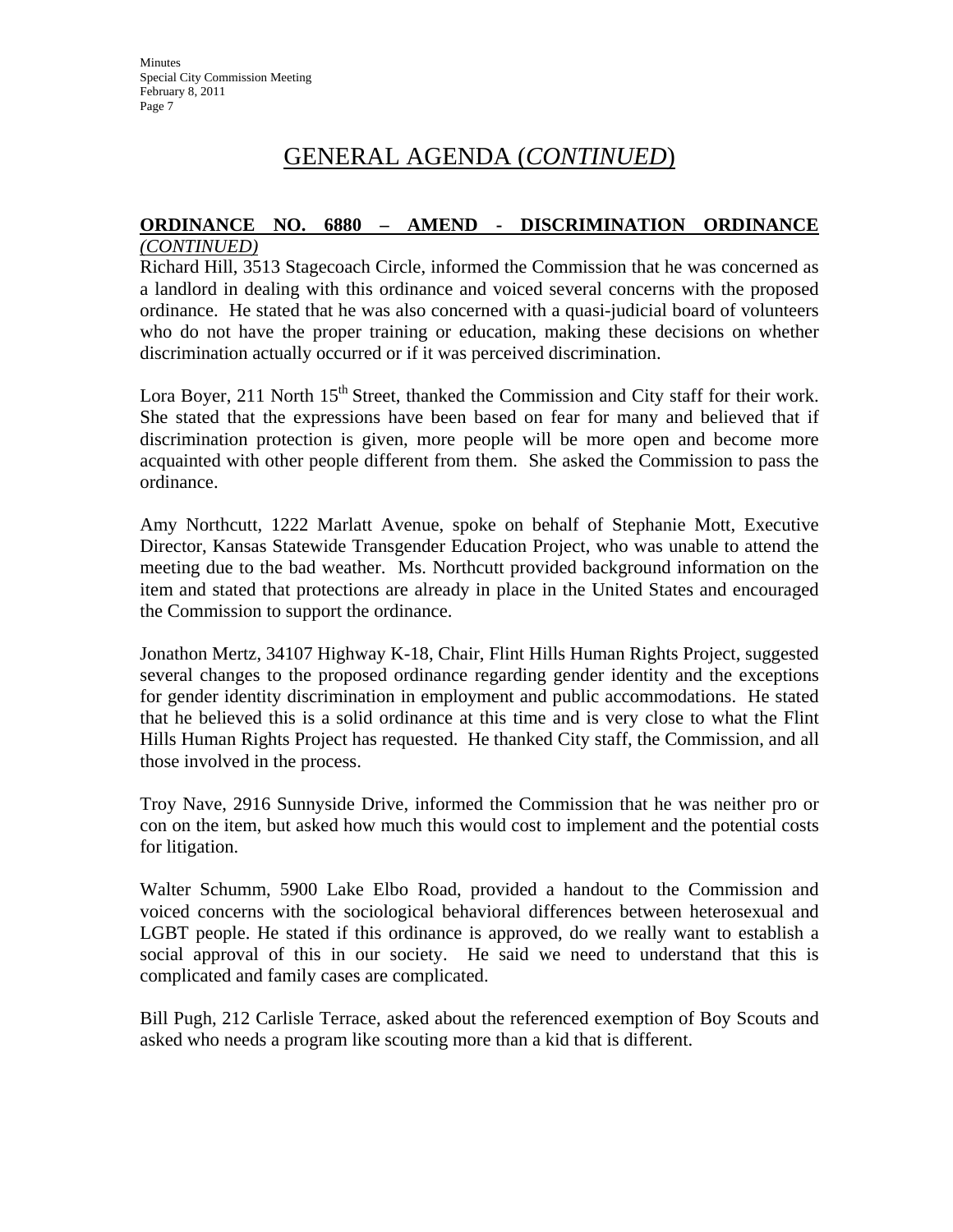#### **ORDINANCE NO. 6880 – AMEND - DISCRIMINATION ORDINANCE** *(CONTINUED)*

Samuel Brinton, 331 North  $17<sup>th</sup>$  Street, thanked everyone for their work on the ordinance. He informed the Commission that he was in support of the ordinance and appreciated the protection of K-State students.

Josh McGinn, 724 Poyntz Avenue, stated that he supported the proposed ordinance and stressed the importance to treat all people equally. He informed the Commission that he believes that the primary responsibility of government is to prevent harm and that discrimination is harm. He stated that hundreds of other communities have passed a similar ordinance and spending a little money is well worth the cost of justice for the prevention of discrimination. He thanked everyone for their work on this and thanked the Commission for their service.

Nate Wilson, 2488 Woodside Lane, informed the Commission that he believes that this proposed law stands in opposition to the written word of God in the Bible. He encouraged the Commission to not pass the proposed ordinance.

Katie Jackson, Assistant City Attorney, provided clarification on the proposed ordinance and responded to questions regarding the definition of employer, public accommodation, definition of gender identity, consistencies in the proposed ordinance with Kansas law, qualifications and education to serve on the local human rights commission, controlled substance violations, potential costs associated with the adoption of this ordinance based on the level of complaints, hearing process and procedures, timeframe to establish a local human rights commission, and reiterated that the proposed ordinance shall be effective on September 1, 2011.

Bill Frost, City Attorney, responded to questions from the Commission regarding potential lawsuits against board members or a board. He stated that the City's liability policy would cover staff, Commission, board members, either individually or collectively, if working within their purpose and scope of job or role as a board member.

Katie Jackson, Assistant City Attorney, responded to questions of the Commission regarding "continuing" and "gender identity" and the list of example facilities. She stated that every case must be evaluated on its merits. She then responded to additional questions from the Commission and provided clarification on the item.

After discussion of the Commission on the proposed ordinance and recommendations, the consensus was to remove the examples of facilities from the definition.

Katie Jackson, Assistant City Attorney, responded to the suggested ordinance edits and changes requested.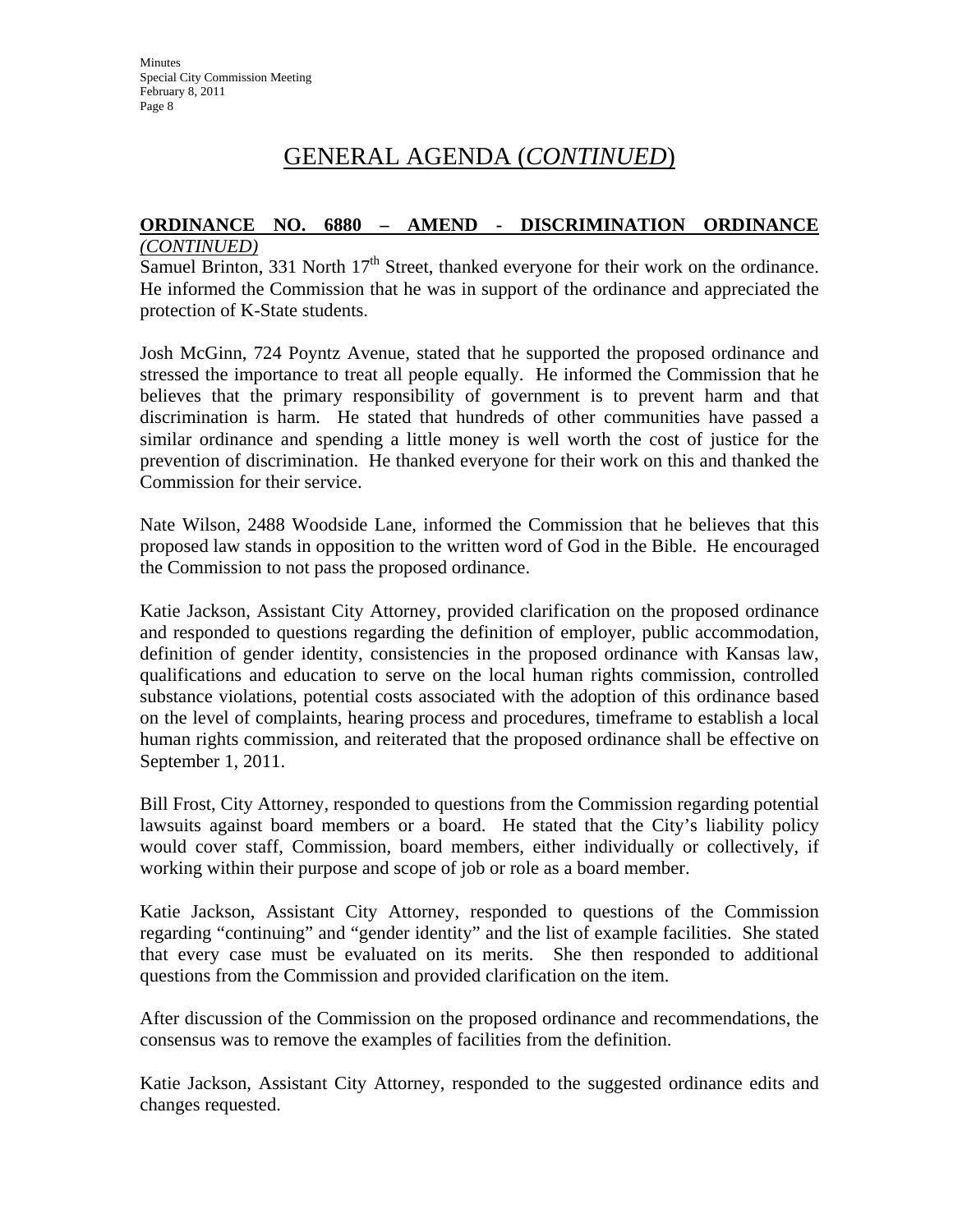#### **ORDINANCE NO. 6880 – AMEND - DISCRIMINATION ORDINANCE** *(CONTINUED)*

After additional discussion, Commissioner Morris-Hardeman moved to approve Ordinance No. 6880 modifying the Discrimination Ordinance to include sexual orientation and gender identity to the protected class list in Manhattan, Kansas. Commissioner Sherow seconded the motion.

Commissioner Strawn voiced opposition to the ordinance and stated that he did not think the ordinance was beneficial to the community or appropriate. He stated that if we are going to create these types of laws, it is best to create them here. He said there are options for those opposed to this ordinance and that three new City Commissioners will be elected in April. He complimented the three Commissioners for their conviction on this item and the civility of the process, but strongly disagreed with the passage of this ordinance.

Commissioner Pepperd agreed with Commissioner Strawn and said that he was not in support of the ordinance. He stated that the ordinance is still ambiguous and that the Manhattan Area Chamber of Commerce, USD 383, Riley County, Pottawatomie County, and many religious organizations do not want this ordinance. He also voiced concern in elevating the responsibility of the Human Rights and Services Board to a quasi-judicial board, which would need to understand the intricacies of the ordinance to conduct a fair ruling if a complaint of discrimination goes to a hearing. He reiterated that he would not vote for the ordinance.

Commissioner Morris-Hardeman thanked everyone for their participation and City staff and Assistant City Attorney Katie Jackson for their work. She stated that the ordinance is an issue of basic civil rights and equal protection under the law for all people being discriminated against. She said that passing this ordinance might not have been the most popular option, but it was the right option. She also stated that everyone should have protections from discrimination and that protections are already in place at Kansas State University and was pleased to vote yes on this ordinance.

Commissioner Sherow stated this is a civil rights issue and thanked the public and City staff for their involvement and work. He provided additional information on the item and a perspective on the civil rights movement. He stated that we are dealing with public accommodations. He also stated that being an open and affirming community demonstrates our desire to be a community that individuals and companies what to move to, citing examples of companies and employees considering relocating to Manhattan and students attending Kansas State University. He reiterated that this ordinance is about providing basic civil rights.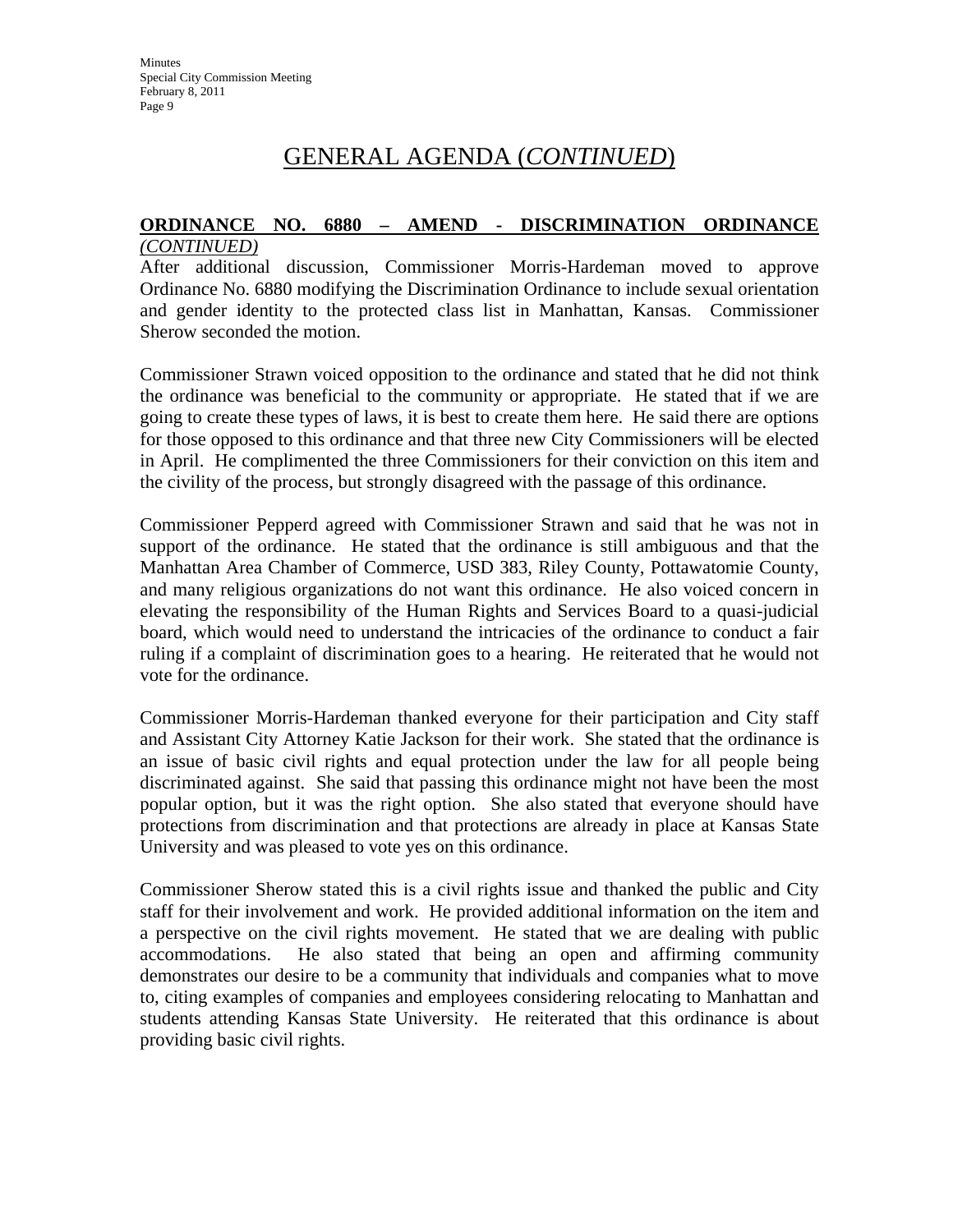#### **ORDINANCE NO. 6880 – AMEND - DISCRIMINATION ORDINANCE** *(CONTINUED)*

Mayor Snead expressed appreciation to everyone that participated and to City Administration for their work, especially, Katie Jackson, Assistant City Attorney. He informed the community that this ordinance is about equal rights and the evidence is sufficient and warranted for this ordinance. He stated that if the Commission does not take the necessary steps to enable equal rights, discrimination will continue to occur. He shared a couple of messages received from individuals that have been discriminated against and stated that with this ordinance, we have a local process to handle a complaint in a fair and open way. He stated that majority votes on minority rights has never happened and is a responsibility of government. He reflected on hearing Martin Luther King's speech replayed at Kansas State University recently, advocating civil rights for all and provided a quote from his speech. He said that passage of this ordinance is the right thing to do.

Paul Barkey, 2514 Nutmeg, asked if there would be a third reading on the ordinance.

Mayor Snead stated that this is the second and final reading of the ordinance.

After additional discussion, on a roll call vote, motion carried 3-2, with Commissioners Pepperd and Strawn voting against the motion.

At 10:05 p.m., the Commission took a brief recess

## **FIRST READING – AMEND RESIDENCY REQUIREMENTS – FLINT HILLS DISCOVERY CENTER ADVISORY BOARD**

Lauren Palmer, Assistant City Manager, presented the item.

Mayor Snead provided an overview on the purpose of the Flint Hills Discovery Center Advisory Board. He said the policy change for this particular Advisory Board makes sense in order to tap a broader pool of individuals and provide greater flexibility to find capable people to serve. He asked for the Commission to consider the proposal.

Commissioner Strawn voiced concerns with the proposed changes to the existing ordinance. He urged the Commission to leave the ordinance as originally approved, with at least four of the Advisory Board members being residents of the City of Manhattan.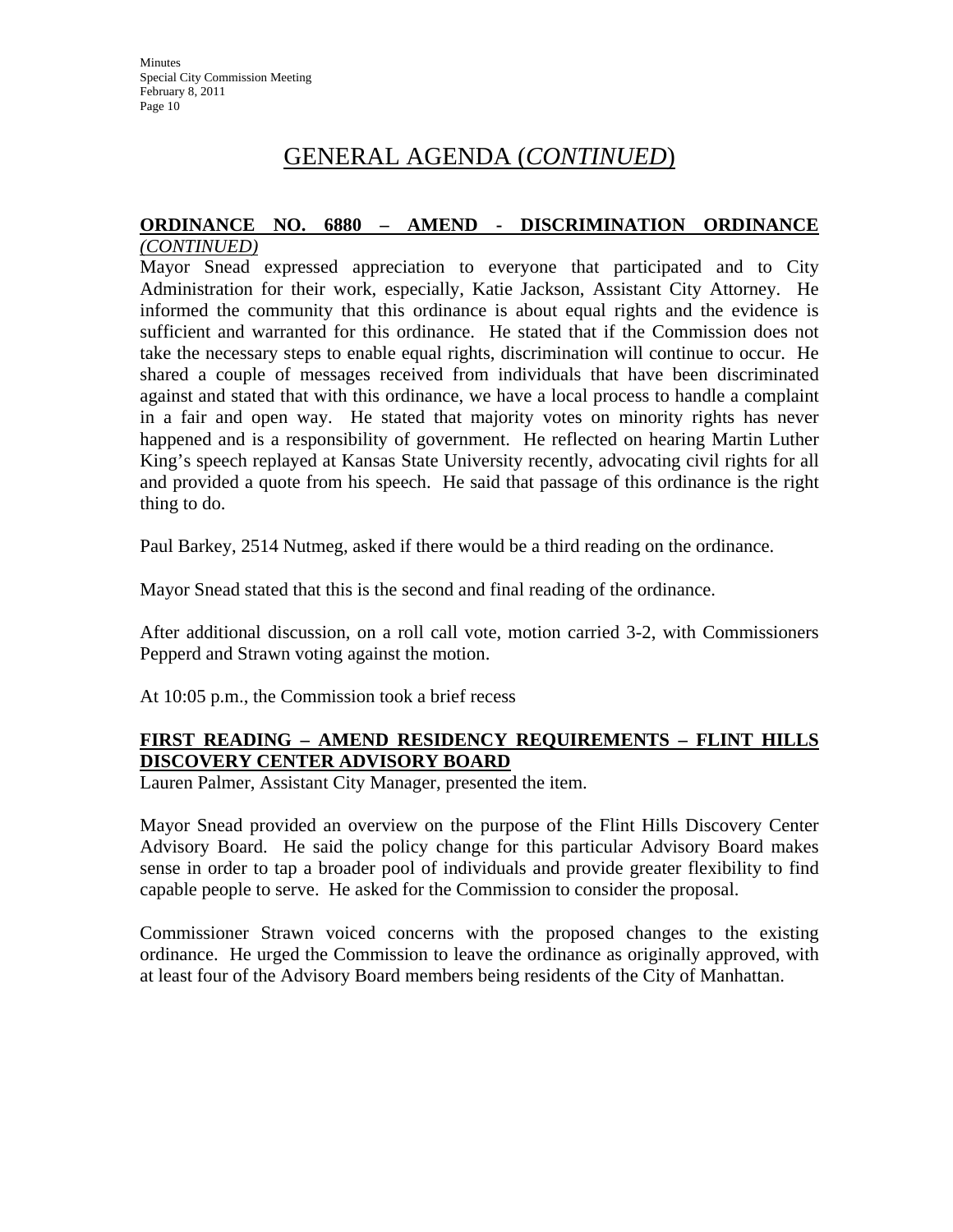### **FIRST READING – AMEND RESIDENCY REQUIREMENTS – FLINT HILLS DISCOVERY CENTER ADVISORY BOARD** *(CONTINUED)*

Commissioner Pepperd stated that he was concerned with the costs per year of the Discovery Center and said that people living in the city limits of Manhattan and paying city taxes, will be bearing those costs and should be comprised of the majority of the Advisory Board. He stated that the fourth significant connection listed in the proposed ordinance, "any other factor approved by the Commission," was too open ended and could not support the suggested changes.

The Commission discussed how much, if any, authority the Advisory Board would have on the Discovery Center budget and recommendations regarding exhibits.

Ron Fehr, City Manager, provided additional information on the budget process, Capital Improvements Program, and responsibilities of the Advisory Board and City staff.

Commissioner Strawn stated that there are four qualified people that are Manhattan residents to serve on this Advisory Board. He reiterated that this is a Manhattan facility and we should have four Manhattan citizens sitting on this Advisory Board.

Mayor Snead stressed the importance of having individuals that are ready and willing to serve on the Advisory Board, with knowledge to help make the facility successful. He identified other revenue fund sources that will be paying for the Discovery Center, beyond residents of Manhattan.

Bill Muir, 2040 Shirley Lane, informed the Commission that it still takes three Commissioners to confirm any appointment made by the Mayor and three Commissioners to reject it.

Commissioner Sherow stated that we can reject or endorse any appointment proposed to the Discovery Center Advisory Board. He provided examples of other board and committee members that work in Manhattan, but live outside the city limits. He stated that he was inclined to provide more structural flexibility, rather than less, and if it is not working, we can come back and change it.

Commissioner Morris-Hardeman informed the Commission that people serving on the Advisory Board must be passionate about the Flint Hills and the Discovery Center. She stated that the Advisory Board can provide recommendations or make a capital improvements request. She requested that significant connection number four, "any other factor approved by the Commission," be deleted to the composition section of the proposed ordinance.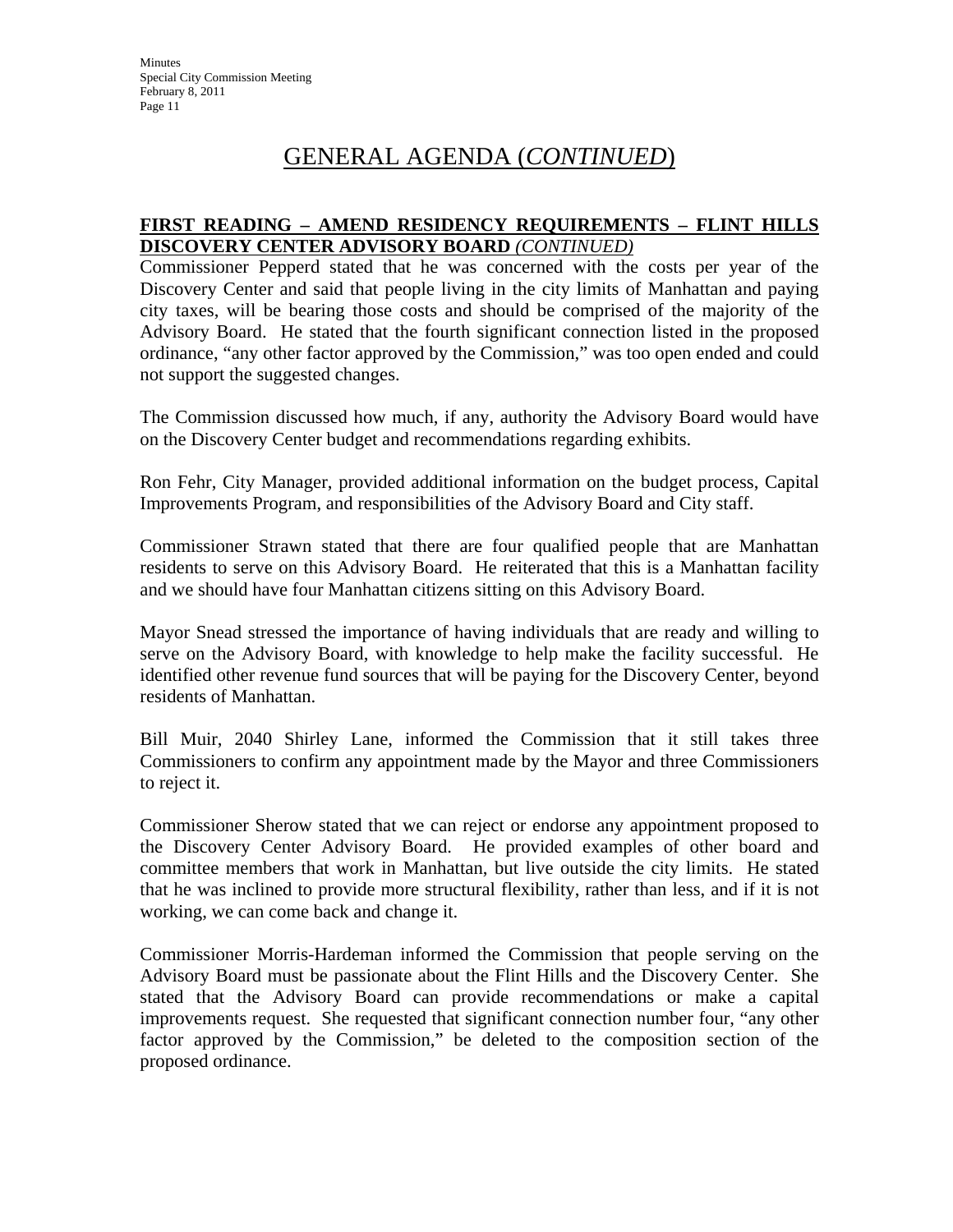### **FIRST READING – AMEND RESIDENCY REQUIREMENTS – FLINT HILLS DISCOVERY CENTER ADVISORY BOARD** *(CONTINUED)*

Bill Frost, City Attorney, provided clarification on the item and requirements for Advisory Board members.

After additional discussion of the Commission, Commissioner Sherow requested that if all things being equal, that a preference would be given to residents living in the city limits.

Commissioner Pepperd and Mayor Snead concurred with Commissioner Morris-Hardeman that the fourth item, "any other factor approved by the Commission," should be eliminated and provided additional comments on the item.

Bill Frost, City Attorney, informed the Commission that based on the feedback received tonight, the proposed ordinance for second reading would be modified to state that a majority of the Board must: 1) be a resident of the city of Manhattan; or, 2) own real property within the city of Manhattan; or, 3) own, operate, or be employed by a business or entity which has a principal place of business within the city.

After discussion, Commissioner Morris-Hardeman moved to approve first reading of an ordinance requiring that at least four members of the Flint Hills Discovery Center Advisory Board must meet one of the three criteria described. Commissioner Sherow seconded the motion.

After additional discussion of the Commission, on a roll call vote, motion carried 3-2, with Commissioners Pepperd and Strawn voting against the motion.

## **FIRST READING – ESTABLISH - CITY COMMISSION TERM LIMITS**

Lauren Palmer, Assistant City Manager, introduced the item.

Austin St. John, City Manager's Office Intern, presented the item and responded to questions from the Commission.

Ron Fehr, City Manager, provided additional information on the item.

Michael Lambert, 800 Ratone Street, stated that he has observed the City Commission for decades and was strongly opposed to term limits. He said the emphasis should be to encourage more people to serve.

Debbie Nuss, 1419 Humboldt Street, speaking on behalf of the Riley County-Manhattan League of Women Voters, spoke in opposition of term limits of City Commissioners and stated that a better option is to recruit candidates and educate the electorate.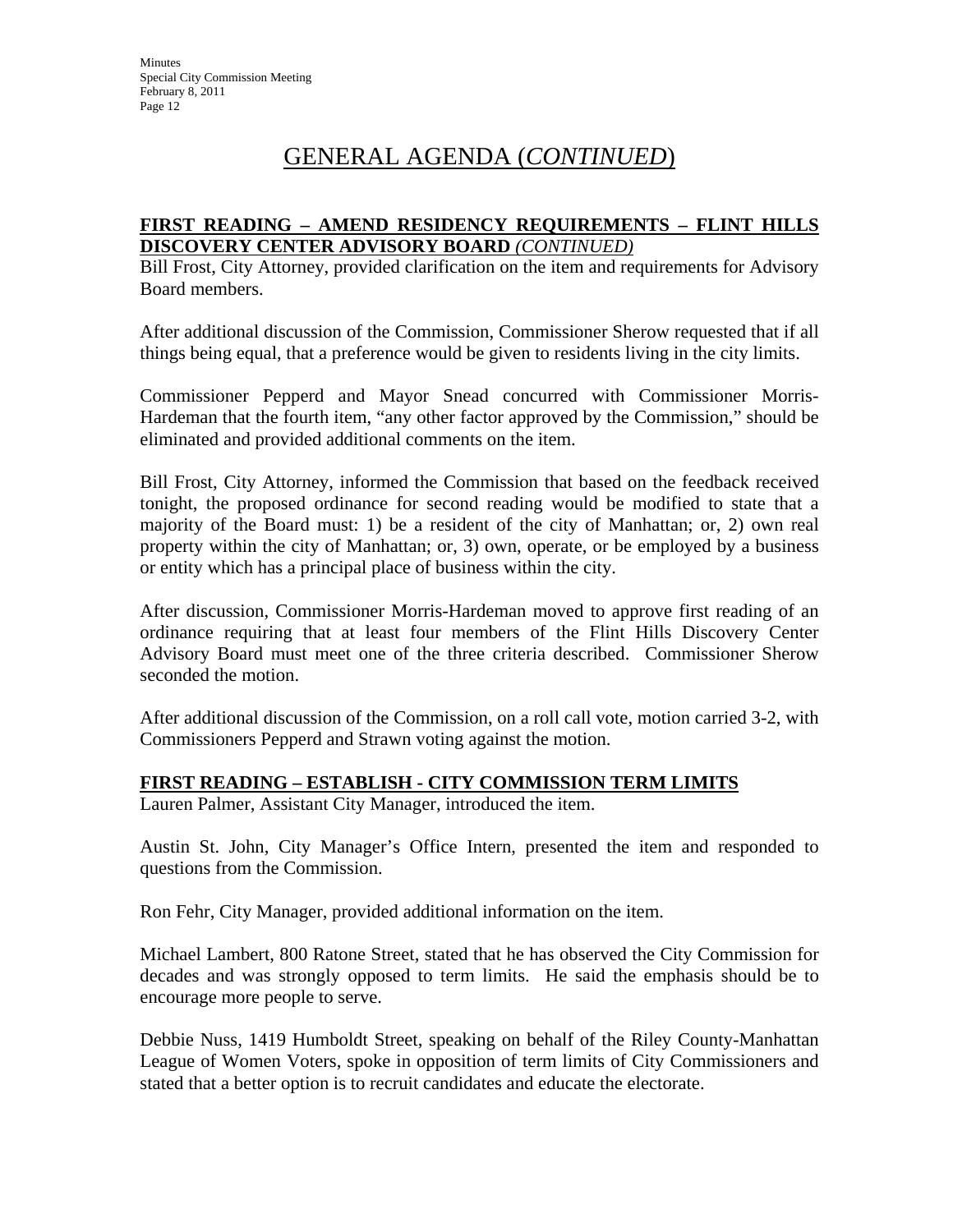Minutes Special City Commission Meeting February 8, 2011 Page 13

## GENERAL AGENDA (CONTINUED)

#### FIRST READING - ESTABLISH - CITY COMMISSION TERM LIMITS (CONTINUED)

Mayor Snead provided a historical perspective of City Commissioner terms of service since 1954, with the average years of service at 5.2 years as a City Commissioner. He stated that term limits are not needed in local government for Manhattan.

John Matta, 1213 Greystone Place, informed the Commission that for the U.S. President, term limits were made for only one person.

Commissioner Strawn provided additional background information on term limits and the importance of term limits. He encouraged the Commission to put in place a policy with term limits to promote diversity. He stated that this would create governance open for more people to participate. He reiterated his position to establish term limits for the Commission and said there are a ton of good people in Manhattan to serve.

After discussion and clarification on the possible motions, Commissioner Strawn moved to approve first reading of an ordinance to establish that no person shall be eligible to hold the office of City Commissioner who has served in such capacity for eight (8) or more consecutive years within the past ten (10) years.

Bill Frost, City Attorney, provided clarification on statutory terms of office and provided assistance on the motion.

After discussion, Commissioner Pepperd seconded the motion.

After additional discussion of the Commission, on a roll call vote, motion failed 2-3, with Mayor Snead and Commissioners Sherow and Morris-Hardeman voting against the motion.

#### **ADJOURNMENT**

At 11:34 p.m., the Commission adjourned.

City Clerk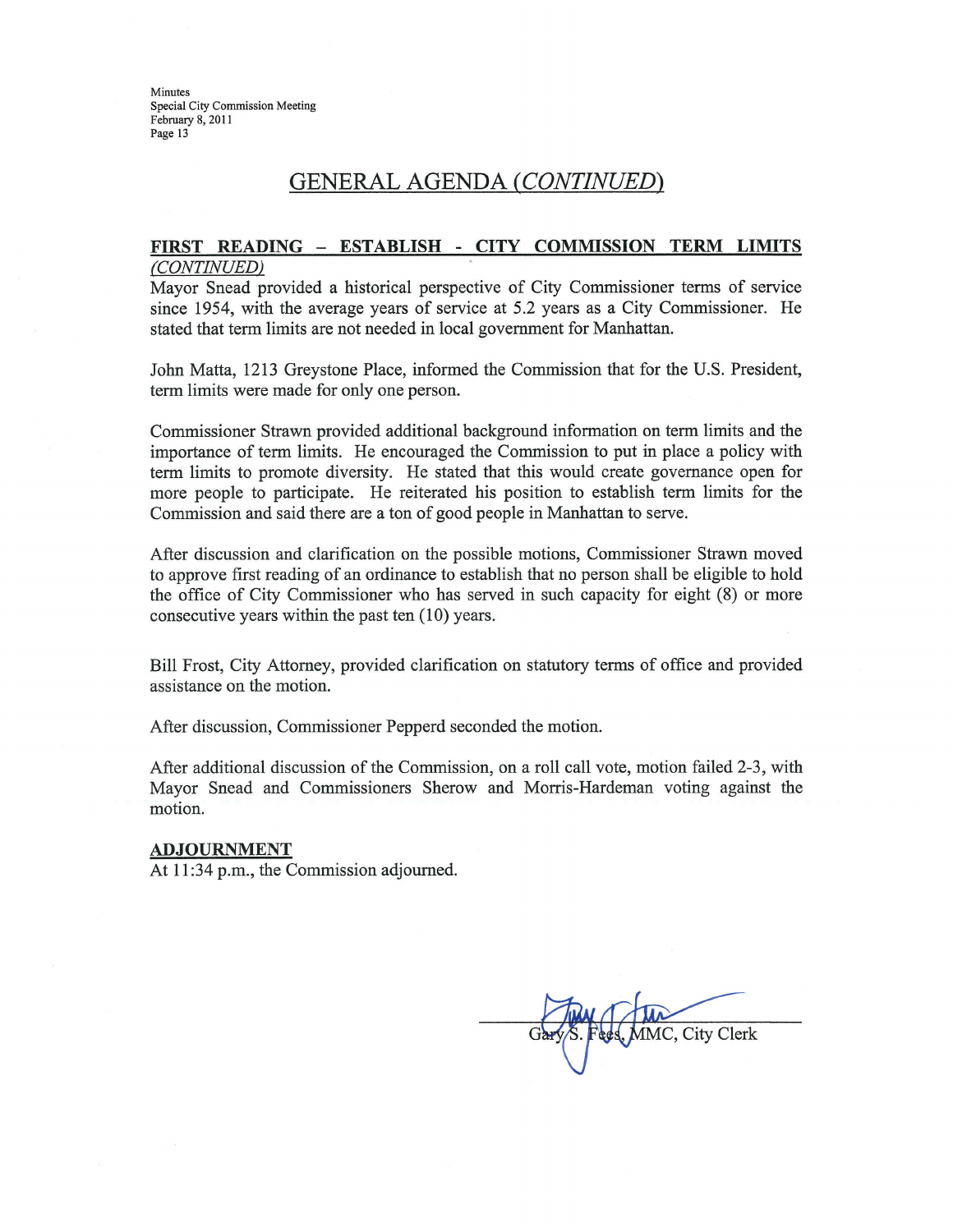### **STAFF REPORT**

## **APPLICATION TO REZONE PROPERTY TO PLANNED UNIT DEVELOPMENT DISTRICT**

## **BACKGROUND**

**FROM:** R-1/OU, Single-Family Residential District and University Overlay District

**TO:** PUD, Residential Planned Unit Development

**OWNER:** G. "Hal" Ross and Mary Lou Ross

**ADDRESS:** 100 N. Broadway, Suite 455, Wichita, KS 67202

**APPLICANT:** Elsey Partners

**ADDRESS:** 2052 Hunting Avenue, Manhattan, KS 66502

**DATE OF PUBLIC NOTICE PUBLICATION:** Monday, October 25, 2010

**DATE OF PUBLIC HEARING: PLANNING BOARD:** Monday, November 15, 2010, and tabled to Monday, December 6, 2010.

**CITY COMMISSION:** Tuesday, December 7, 2010

**LOCATION:** Lot 1, Phi Delta Theta Addition. Generally located north of Claflin Road and 150 feet west of the intersection of Hartford Road and Claflin Road.

**AREA:** 116,568 square feet (2.68 acres)

**PROPOSED USES:** The proposed uses are single-family attached residential units. The applicant indicates that the target market is focused on students attending Kansas State University. The application documents state the initial plans are to rent the single-family attached dwellings and then sell individual units when the housing market conditions change. The proposed preliminary plan represents the long term plan of selling the individual units by initially establishing "condominium units" to be sold in the future. The initial plan of renting the dwellings is still possible as proposed with the preliminary plan. The remaining area will be common area. A restrictive covenant will need to be finalized prior to the Final Development Plan detailing how the common areas is owned and maintained.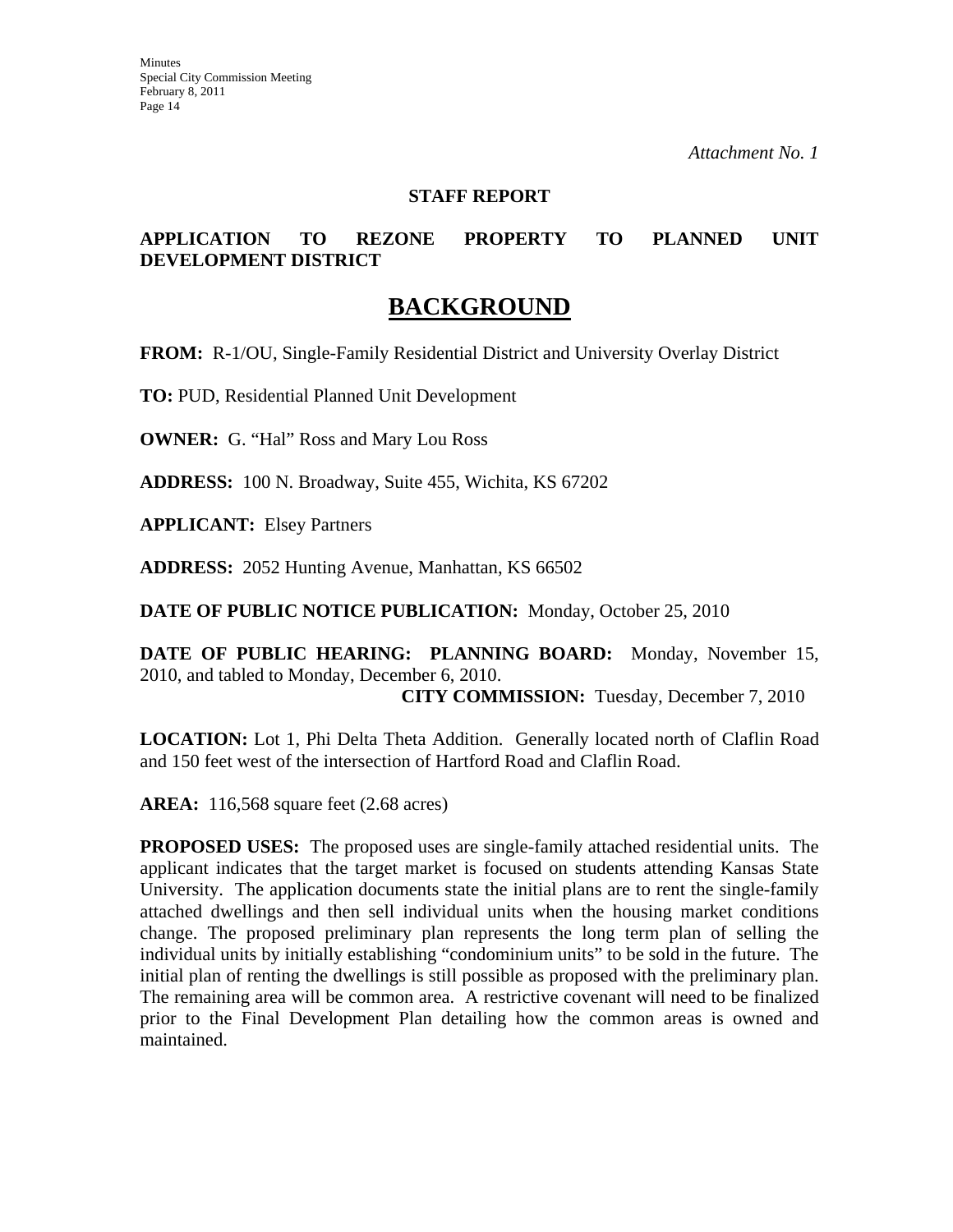**PROPOSED BUILDINGS AND STRUCTURES:** The single-family attached development consists of a total of twenty-nine (29) dwelling units within seven (7) buildings. The buildings are described as single-family attached dwelling units because of the construction of the buildings. Twenty-five (25) of the dwelling unit will have four (4) bedrooms. Four (4) of the units will have one (1) bedroom. The one bedroom units are Units 7, 13, 22 and 29.

Each building will be approximately twenty-six (26) feet tall, measured to the peak of the roofline. Building materials will consist of vinyl lap siding, manufactured limestone veneer and asphalt shingles. The description on the architectural plans shows that the vinyl siding will be clay color.

The building setbacks of the site are approximately twenty-nine (29) feet from the front property line along Claflin Road, approximately thirty-three (33) feet from the side property line to the west, approximately twenty-three (23) feet from the north property line, and approximately twenty-four (24) feet from the east side property line.

The site gains access from a new twenty-six (26) foot wide curb cut off of Claflin Road (measured at the property line). The existing curb cut will be abandoned and be replaced with curb and gutter.

## **PROPOSED LOT COVERAGE**

| <u>Use</u>        | <b>Square Feet</b> | <b>Percentage</b> |
|-------------------|--------------------|-------------------|
| <b>Buildings</b>  | 27,100             | 23.0%             |
| Driveways/Parking | 40.747             | 35.0%             |
| Landscape Areas   | 48,721             | 42.0%             |

**PROPOSED SIGNS:** No signs are proposed with the residential development. Exempt signs for addressing and similar exempt signs will be permitted.

**PROPOSED LIGHTING:** Proposed lighting consists of pedestrian scale lighting located at the front door of each dwelling unit. No pole lighting is proposed to illuminate the parking lot.

## **REVIEW CRITERIA FOR PLANNED UNIT DEVELOPMENTS**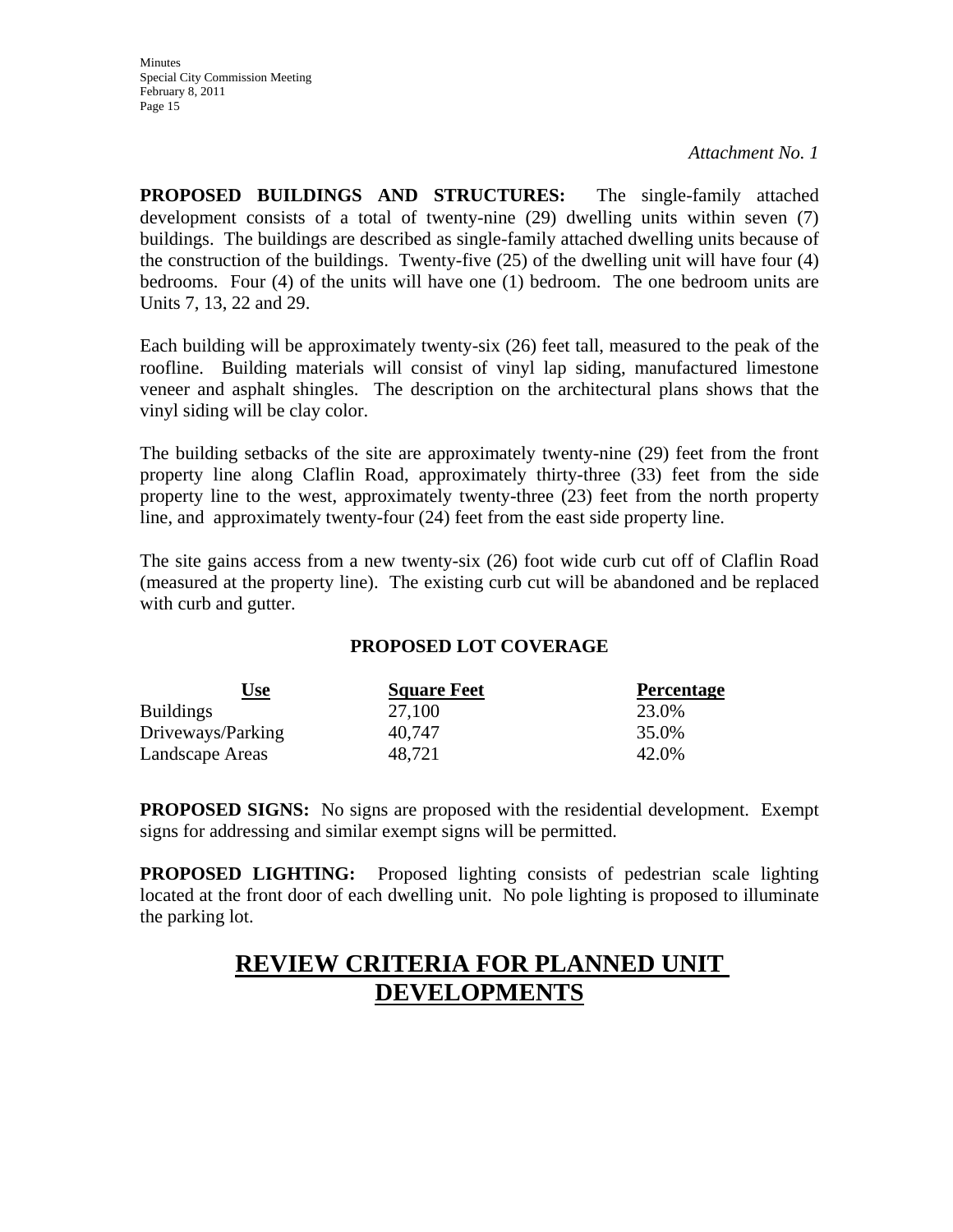**1. LANDSCAPING:** The landscape plan consists of deciduous and evergreen trees and shrubs. Evergreen trees, deciduous canopy trees and ornament grasses are planned in a landscape berm in the front yard along Claflin Road. The landscape berms are to be one (1) to three (3) feet in height. Foundation planting in front of each dwelling unit consists of grass areas, ornamental grasses and evergreen shrubs. Deciduous and evergreen trees are to be planted behind the structures for screening and buffering of the development from the adjacent residential properties. These trees are shown to be outside of the drainage and utility easements. The legend on the landscape plan states that these deciduous trees will reach a mature height of thirty-five (35) to seventy (70) feet. Evergreen shrubs are proposed to screen the parking areas between the two (2) southern buildings. Other areas throughout the development site will be lawn areas. A note on the landscape plan states that an automated underground irrigation system will be installed.

**2. SCREENING:** A six (6) foot tall wooden privacy fence is proposed along the perimeter of the property and is to end at the front yard setback along Claflin Road, which is approximately twenty-nine (29) feet from the front property line. A six (6) foot tall wooden fence with a gate is also proposed to screen the trash dumpsters at the northeast and southwest corners of the parking lot. Additional landscape screening, in the form of deciduous and evergreen trees are proposed along the west, north and east property lines to buffer the residential development from the adjacent single-family property owners.

**3. DRAINAGE:** The majority of the site is currently pervious surfaces with open yard areas. The land generally slopes to the northeast corner of the site. SMH Consultants has submitted a drainage study with the PUD application. The drainage study explains that the storm water will flow over the land to a detention basin in the southeast corner of the site. The detention basin will eventually connect to the City's storm sewer system along Claflin Road and Hartford Road. Currently the storm sewer system at Claflin Road and Hartford Road is undersized and would not be able to accommodate the increase in storm water runoff anticipated from the site. The area historically has had flooding in the roadway. The City has designs nearly complete to improve the storm water drainage system upstream from the intersection and downstream through the Tecumseh/Quivera drainage system. These improvements have not yet been funded. If funded, the construction of the system improvements could begin as soon as 2011. The applicant's consultants propose that the site's storm water detention improvements will be coordinated with the improvements to the Claflin Road/Hartford Road storm sewer system improvements. The consultant states that until the improvements to the City's system are made, the runoff "will only result in nuisance drainage issues with Claflin Road and Hartford similar to what already occurs and will not result in property damage." The consultant have provided "an option to install a setback curb inlet up gradient from this location to further improve the drainage issues in the street if desired by the City; but this inlet will only function properly if downstream improvements are made by the City of Manhattan."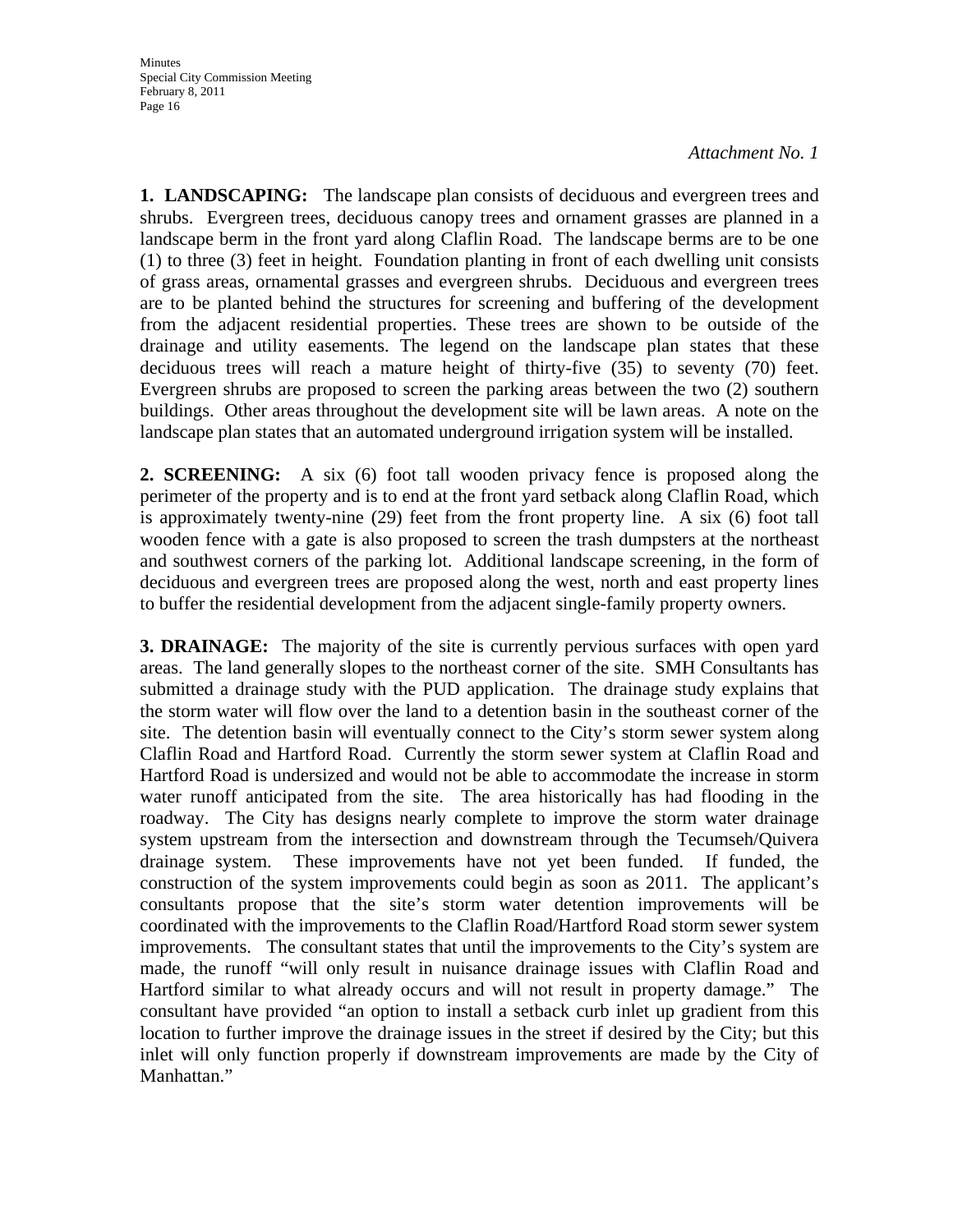According to the drainage study, the detention basin is sized to handle runoff from storms with less intensity than a 1% annual chance storm (100 year storm). The detention basin will retain storm water runoff at a rate equal to or greater than what is currently generated by the site. In the event of a 1% annual chance storm or greater, the detention basin will fill up and sheet flow into the curb and gutter system along Claflin Road. The City Engineer "accepts the stormwater drainage impact study that was provided to the City of Manhattan by SMH Consultants which was sealed and signed by a Licensed Engineer in the State of Kansas." The Civil Engineer Department has recommended that the outlet pipe from the detention basin be adequately sized and detailed in the Final Development Plans according to the outlet rates in the drainage report.

**THE PUD IS CONDITIONED UPON THE SUBMITTAL OF A RESTRICTIVE COVENANT, WHICH WILL NEED TO BE REVIEWED AND APPROVED BY THE CITY AND FILED WITH THE FINAL PLAT AFTER IT IS EXECUTED BY THE CITY. THE COVENANT SETS OUT RESPONSIBILITIES OF THE OWNERS OF PUD REGARDING MAINTENANCE OF IMPROVEMENTS, DRAINAGE EASEMENTS AND THE DETENTION. THE COVENANT GIVES THE CITY THE ABILITY TO ASSESS THE OWNERS FOR MAINTENANCE COSTS, IF NECESSARY.** 

**4. CIRCULATION:** Access to the site is from a new twenty-six (26) foot wide curb cut onto Claflin Road (measured at the property line). Claflin Road is a four-lane, collector street. The new driveway is approximately 153 feet from the existing driveway to the west and 210 feet to the existing driveway to the east. The location of the new driveway meets the Manhattan Subdivision Regulations and the Manhattan Area Transportation Strategy (MATS) for access management standards onto a collector street, a minimum of 150 feet from an intersecting local street or driveway. The existing curb cut to the site will be abandoned and replaced with curb and gutter. Access to each dwelling unit will be from the internal driving aisles in the parking lot.

A Transportation Impact Study for the development was conducted by SMH Consultants. The study states that "the development's projected peak hour trip generation based on 29 Townhome Units with 4 bedrooms each is 27 trips in the a.m. peak hour. The City Engineer has reviewed the Transportation Impact Study for the development and accepts the report with no issues (*see attached memo)*. The proposed development will not adversely impact the existing traffic network in the surrounding area because of the relatively small increase in trips generated by the development in the a.m. peak hour.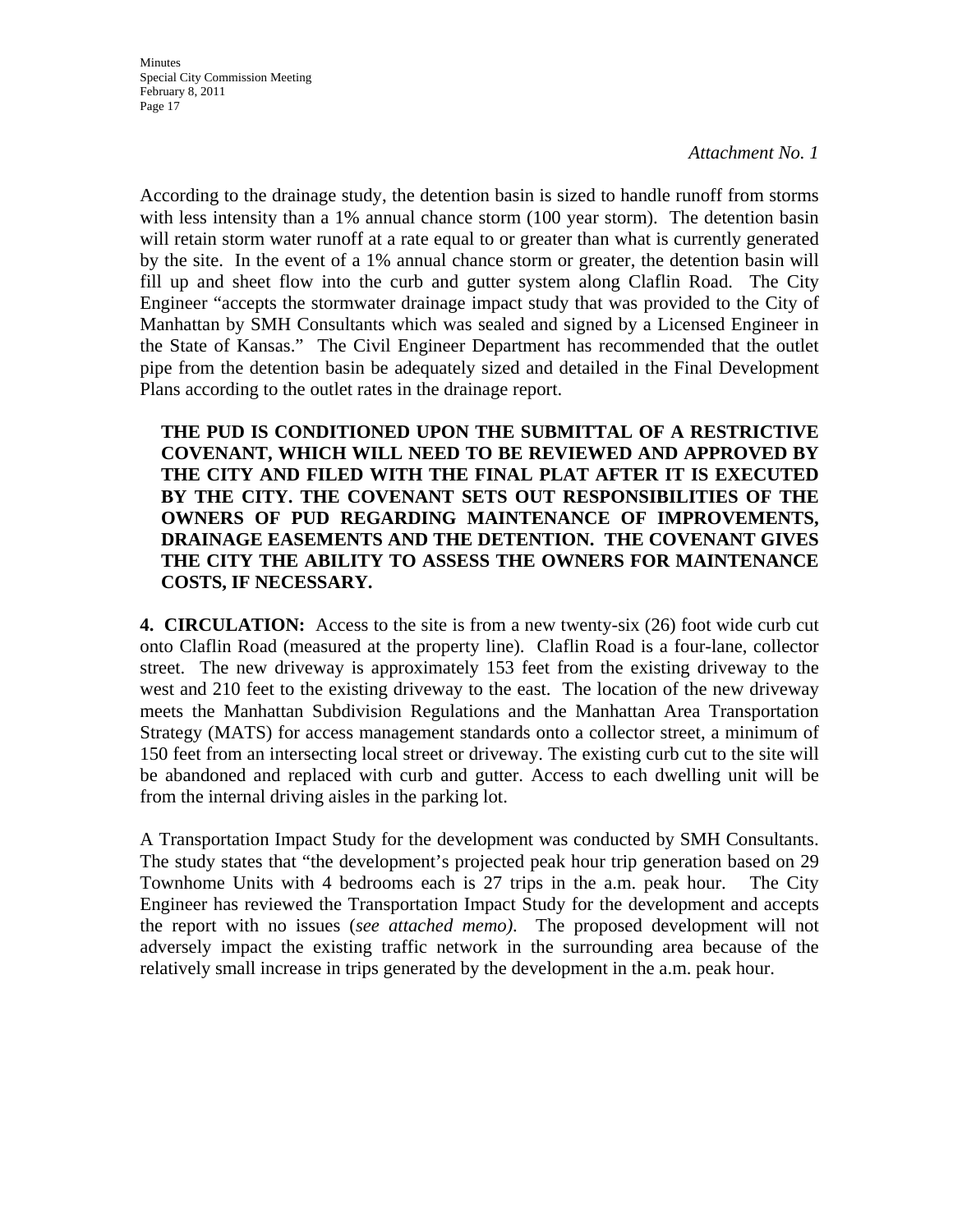One-hundred and fourteen (114) off-street parking spaces are shown on the site plan. Two (2) off-street parking stalls located to the north and south of the center landscape area (a total of 4 spaces) appear to be too narrow to allow the driver or passenger of a typical full size vehicle to exit the vehicle when the adjacent spaces are being used. Although the parking spaces meet the minimum off-street parking space dimensions, City Administration does not believe that they will function adequately and did not count them in the total count of the off-street parking spaces. Considering this, a total of 110 offstreet parking spaces are provided. Based on the off-street parking regulations for a multiple-family development, a four (4) bedroom dwelling unit is required to provide four (4) off-street parking spaces (Section  $7-103(A)(3)(a)$ ). A one-bedroom dwelling unit in a multiple-family development is required to have a minimum of two (2) off-street parking spaces. A minimum of 108 parking spaces are required. The proposed development provides off-street parking that exceeds the minimum parking requirements by two (2) spaces.

### *Pedestrian Access*

 Six (6) foot wide sidewalks are provided in front of each dwelling unit. The internal sidewalks ultimately connect to an existing sidewalk in the Claflin Road ROW.

## *Bicycle*

 Bicycle racks are shown at the northeast and southwest corner of the parking lot adjacent to the trash dumpster areas.

**5. OPEN SPACE AND COMMON AREA:** An approximately 17 foot by 120 foot grass area is located in the center of the parking lot. A fifteen (15) foot wide grass area is provided around the perimeter of the site. The area around the perimeter of the development is dedicated as a drainage and utility easement, which prevents the construction of structures or the planting of trees and landscaping in the easement. The proposed trees behind the buildings are shown to be outside of the drainage and utility easement.

**6. CHARACTER OF THE NEIGHBORHOOD:** The surrounding neighborhood is a mix of single-family residential dwellings, multiple-family dwellings, a fraternity, the Riley County Historical Museum, Riley County Health Department and open space. To the north, east and immediately to the west are single-family dwellings that were originally platted and developed in the 1950's. The single-family neighborhood can be characterized by small lots and small homes that have become mostly rental units with a few owner-occupied homes. Further to the west is the Delta Upsilon Fraternity and the Chase Manhattan apartment complex. The Chase Manhattan apartment complex is a large, multiple-family complex that has 180 dwelling units distributed among eight (8) buildings with a clubhouse, swimming pool and other recreational facilities. To the south is the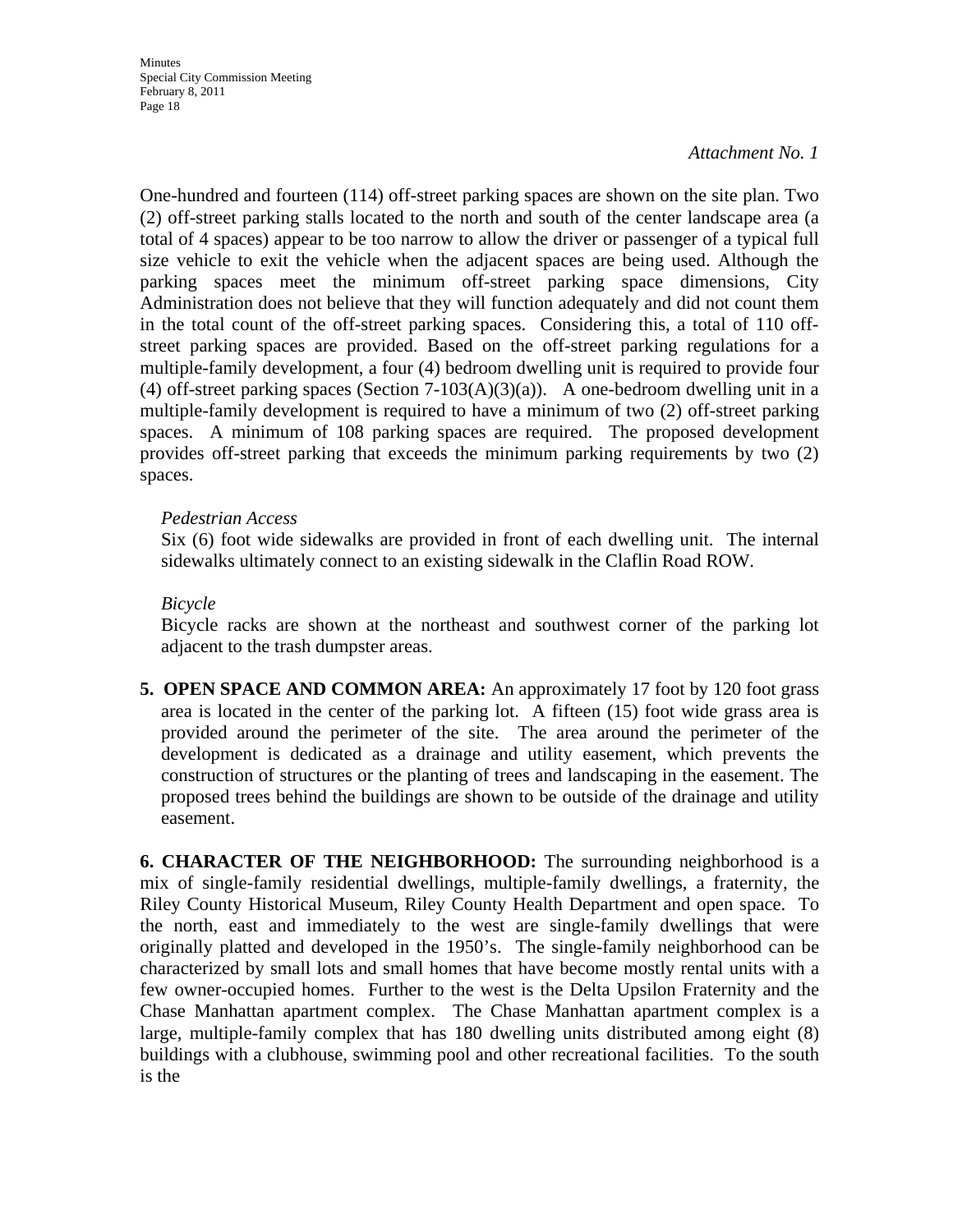Riley County Historical Museum and the Goodnow House, Pioneer Park and the Riley County Health Department. The Goodnow House is listed on the National and State Registry of Historic Places. Further to the south are single-family dwellings that were platted and developed in the 1960's.

## **MATTERS TO BE CONSIDERED WHEN CHANGING ZONING DISTRICTS**

**1. EXISTING USE:** single-family rental unit

**2. PHYSICAL AND ENVIRONMENTAL CHARACTERISTICS:** The site is a relatively flat, large lot with a single-family home and detached garage on the north part of the site. The site has large mature trees along the property line and a large, mature tree in the center of the site.

## **3. SURROUNDING LAND USE AND ZONING:**

- **(a.) NORTH:** Single-Family Dwellings; R-1, Single-Family Residential District.
- **(b.) SOUTH:** Claflin Road, a four-lane collector street, the Riley County Historical Museum, the Goodnow House, Pioneer Park, the Riley County Health Department and single-family homes; R, Single-Family Residential District and R-3/UO, Multiple-Family Residential District with University Overlay District.
- **(c.) EAST:** Single-Family Dwellings; R-1, Single-Family Residential District.
- **(d.) WEST:** Single-Family Dwelling, Delta Upsilon Fraternity and the Chase Manhattan apartment complex; R-1, R-1/OU and PUD, Chase Manhattan Residential Planned Unit Development

### **4. CHARACTER OF THE NEIGHBORHOOD:** See above under number 6

**5. SUITABILITY OF SITE FOR USES UNDER CURRENT ZONING:** The site is currently being used as a single-family rental unit. The site was rezoned and platted to construct the Phi Delta Theta fraternity. Following the platting and rezoning of the site, the fraternity was never established. The site is suitable for the existing use as currently zoned.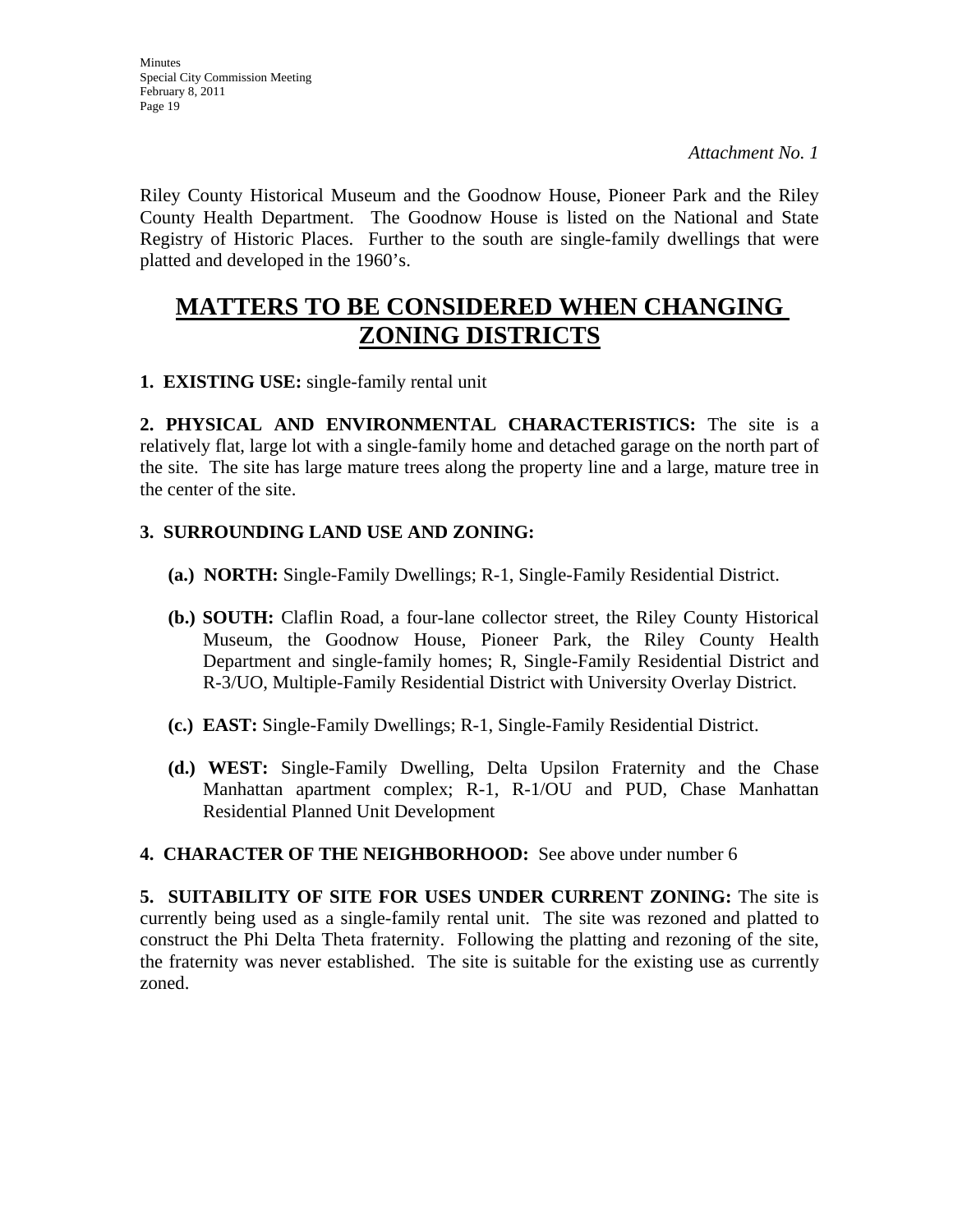**COMPATIBILITY OF PROPOSED DISTRICT WITH NEARBY PROPERTIES AND EXTENT TO WHICH IT MAY HAVE DETRIMENTAL AFFECTS:** The surrounding neighborhood is a mix of owner occupied and rental single-family residential dwellings, multiple-family dwellings, a fraternity, the Riley County Historical Museum, Riley County Health Department and open space.

The applicants and their consultants held a neighborhood meeting on September 22, 2010 to discuss the proposed development. The meeting summary (*attached)* states that attendees were concerned with the adequacy of utilities, the management of storm water runoff from the development, the amount of traffic generated by the development, the amount of parking provided, the design of the buildings and screening the development from adjacent properties. The meeting summary includes the applicant's response to the concerns.

Compared to the existing single-family rental unit on the large, 2.68 acre lot, it can be anticipated that there will be some impacts by an increase in light, noise and traffic. The applicants have proposed seven (7) buildings ranging in size from approximately fifty-six (56) feet by thirty-six (36) feet to approximately one hundred and forty (140) feet by thirty-six (36) feet. The building setbacks of the site are approximately twenty-nine (29) feet from the front property line along Claflin Road, approximately thirty-three (33) feet from the side property line to the west, approximately twenty-three (23) feet from the north property line, and approximately twenty-four (24) feet from the east side property line. The typical setbacks for developments in a single-family district are twenty-five (25) feet from the front property line, eight (8) feet from the side property lines and twenty-five (25) feet from the rear property line. Deciduous and evergreen trees are proposed between the buildings and the side and rear property lines. The legend on the landscape plans state that the trees will be thirty-five (35) to seventy (70) feet in height when mature. A fifteen (15) foot wide drainage and utility easement is proposed along the side and rear property lines of the site. No landscaping or structures are permitted in the drainage and utility easement. A six (6) foot tall cedar fence is proposed along the perimeter of the property to provide sight obscuring screening of the development. The off-street parking spaces are located in the center of the development, which will be screened by the proposed buildings and landscaping. The proposed landscaping, screening fence and open space created by the drainage and utility easement should create an adequate buffer between the development and adjacent residential properties to the north, east and west.

A Traffic Impact Study was conducted by SMH Consultants for the development. The study determined that the twenty-nine (29) unit townhome development would generate twenty-seven (26) trips in the a.m. peak hour. The consultant has determined that "the 26 trips during the peak hour related to the site will have minimal impacts on the transportation network as a whole." The new driveway meets the Manhattan Subdivision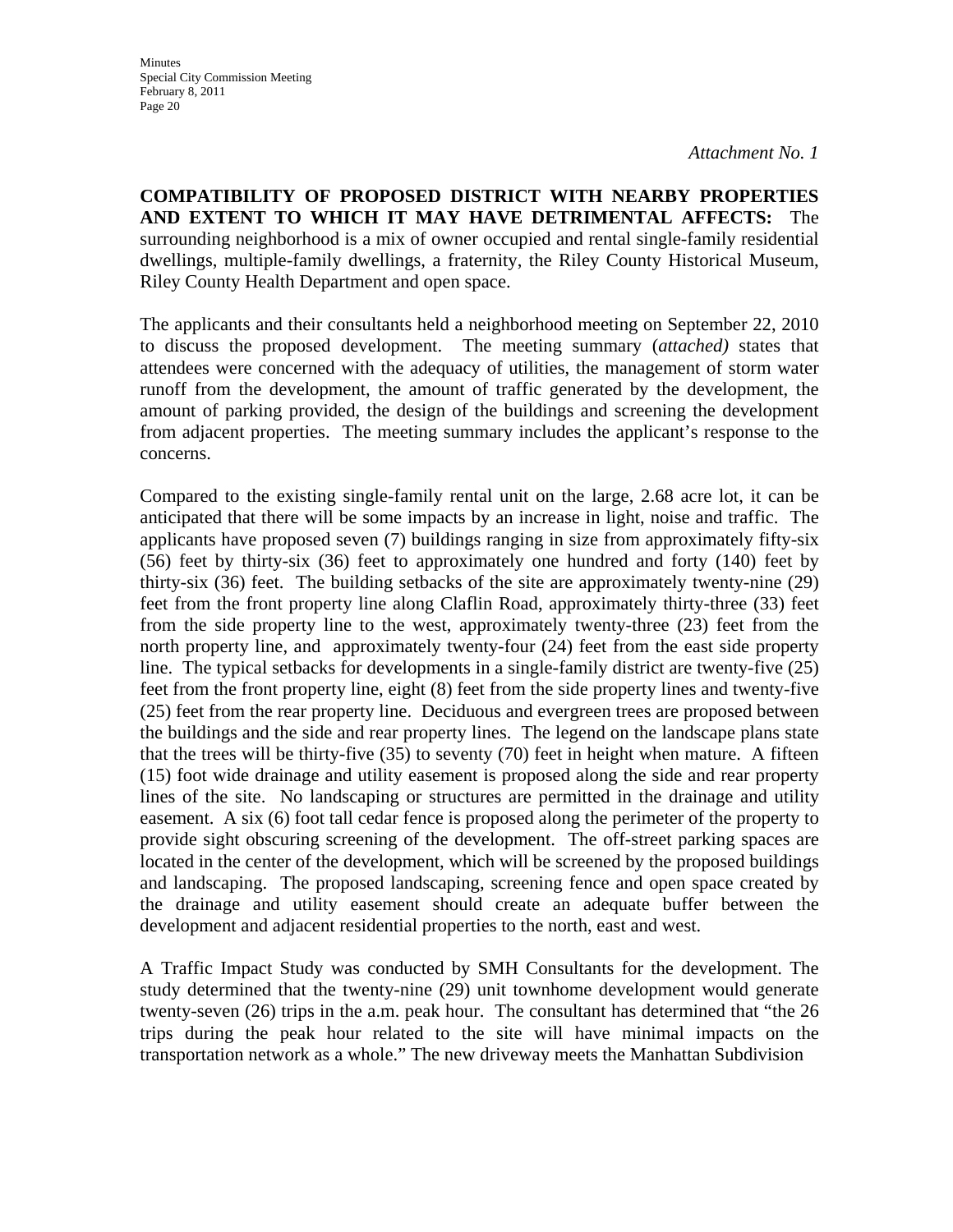**Minutes** Special City Commission Meeting February 8, 2011 Page 21

Regulations and the Manhattan Area Transportation Strategy (MATS) for access management standards onto a collector street by being approximately 153 feet from the existing driveway to the west and 210 feet from the adjacent driveway to the east.

## *Historic Environs*

The site is within the Historic Environs of the Goodnow Memorial Home, located to the south of Claflin Road. The local Historic Resource Board (HRB) reviewed an early submittal of the proposed development "found that the **proposed Claflin Townhomes PUD** does not meet the *Standards and Guidelines for Evaluating the Effect of Projects on Environs* and will encroach upon, damage or destroy the environs of the Goodnow Memorial Home. Specifically, the Board found that the proposal does not meet Standard #6 pertaining to new infill construction. The Board recommended that the plans be revised to reduce the perceived scale of the building facing Claflin Road and to incorporate additional landscaping in the front yard along Claflin Road (*See attached recommendation letter, minutes from the October 25, 2010 meeting)*.

Following the HRB's recommendation, but before the State Historic Preservation Office (SHPO) made their final decision, the applicants revised their site plan to make the buildings smaller in length, set back further from Claflin Road and have more landscaping along the front yard.

The State Historic Preservation Office found that "the proposed development is within typical size, scale and setbacks of the environs and our office has determined that the project will not encroach upon, damage or destroy the environs of the Goodnow House" (*see attached letter, dated November 23, 2010 ).* 

**6. CONFORMANCE WITH COMPREHENSIVE PLAN:** The site is shown on the Southwest Planning Area Future Land Use Map of the Comprehensive Plan as RLM, Residential Low/Medium Density.

Policies of the RLM designation include:

## RESIDENTIAL LOW/MEDIUM DENSITY (RLM)

### *RLM 1: Characteristics*

*The Residential Low/Medium Density designation incorporates a range of single-family, single-family attached, duplex, and town homes, and in appropriate cases include complementary neighborhood-scale supporting land uses, such as retail, service commercial, and office uses in a planned neighborhood setting, provided they conform*  with the policies on Neighborhood Commercial Centers. Small-scale multiple-family *buildings and condominiums may be permissible as part of a planned unit development, or*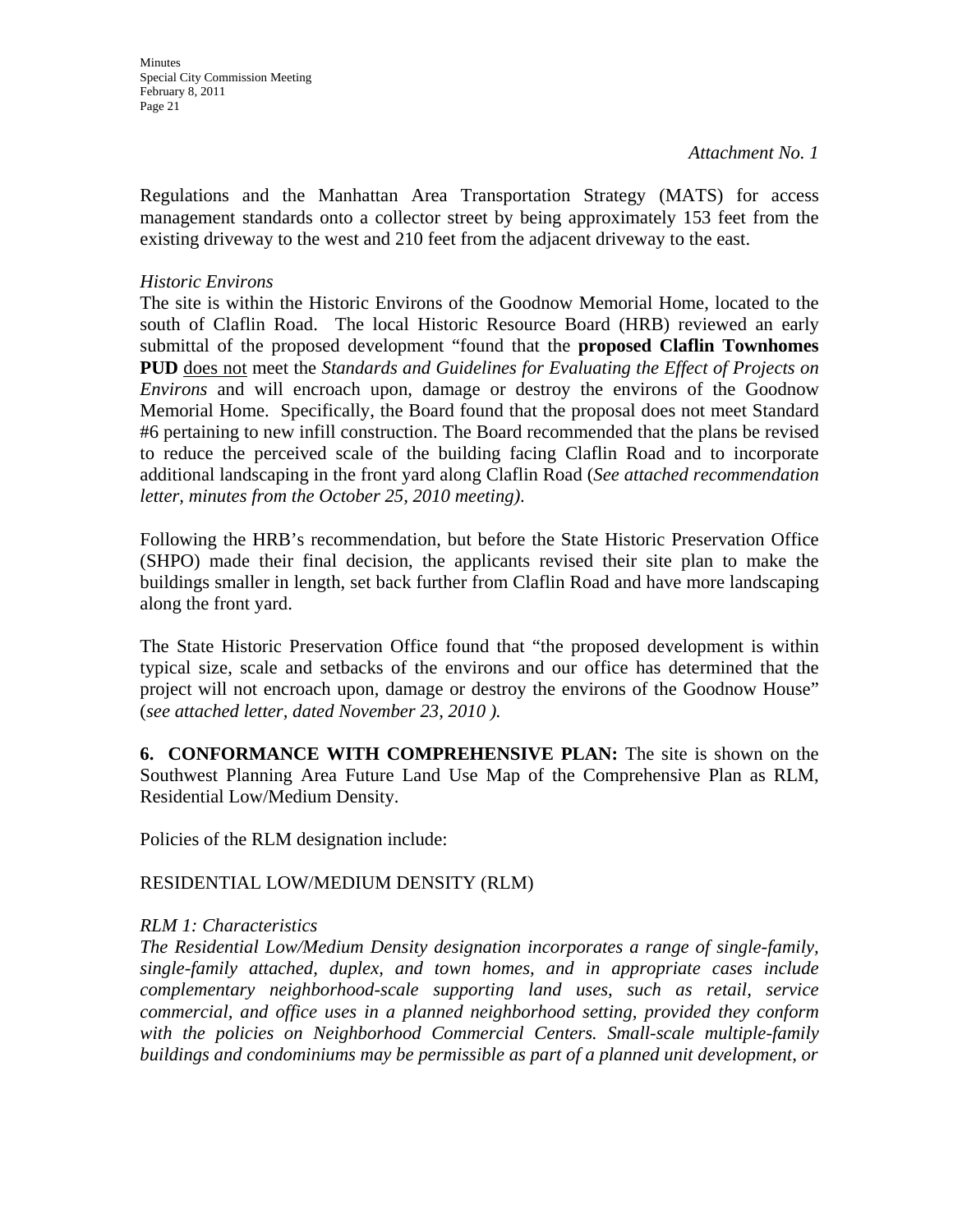*special mixed-use district, provided open space requirements are adequate to stay within desired densities.* 

## *RLM 2: Appropriate Density Range*

*Densities in the Residential Low/Medium designation range between less than one dwelling unit/acre up to 11 dwelling units per net acre.* 

## *RLM 3: Location*

*Residential Low/Medium Density neighborhoods typically should be located where they have convenient access and are within walking distance to community facilities and services that will be needed by residents of the neighborhood, including schools, shopping areas, and other community facilities. Where topographically feasible, neighborhoods should be bounded by major streets (arterials and/or collectors) with a direct connection to work, shopping and leisure activities.* 

## *RLM 4: Variety of Housing Styles*

*To avoid monotonous streetscapes, the incorporation of a variety of housing models and sizes is strongly encouraged in all new development.* 

The site plan shows a net density of 10.8 dwelling units per acre.

The site has an existing single-family rental unit located on it. The proposed Planned Unit Development can be considered a redevelopment or infill project. The policies set out in Chapter 9: Housing and Neighborhood promotes infill and redevelopment. The specific policy states:

## *HN 5: Promote Infill and Redevelopment*

*The City and County should encourage infill development and redevelopment on vacant or underutilized parcels where infrastructure and services are readily available and where it would foster the stabilization or revitalization of an existing area. Infill and redevelopment should be sensitive to the established character of the surrounding neighborhood. Infill means the development of new housing or other buildings on scattered vacant sites in a built-up area. Redevelopment means the replacement or reconstruction of buildings that are in substandard physical condition, or that do not make effective use of the land on which they are located. If properly designed, infill and redevelopment can serve an important role in achieving quality mixed use neighborhoods.* 

The proposed rezoning of the 2216 Claflin Road Townhomes Planned Unit Development is generally consistent with the Comprehensive Plan.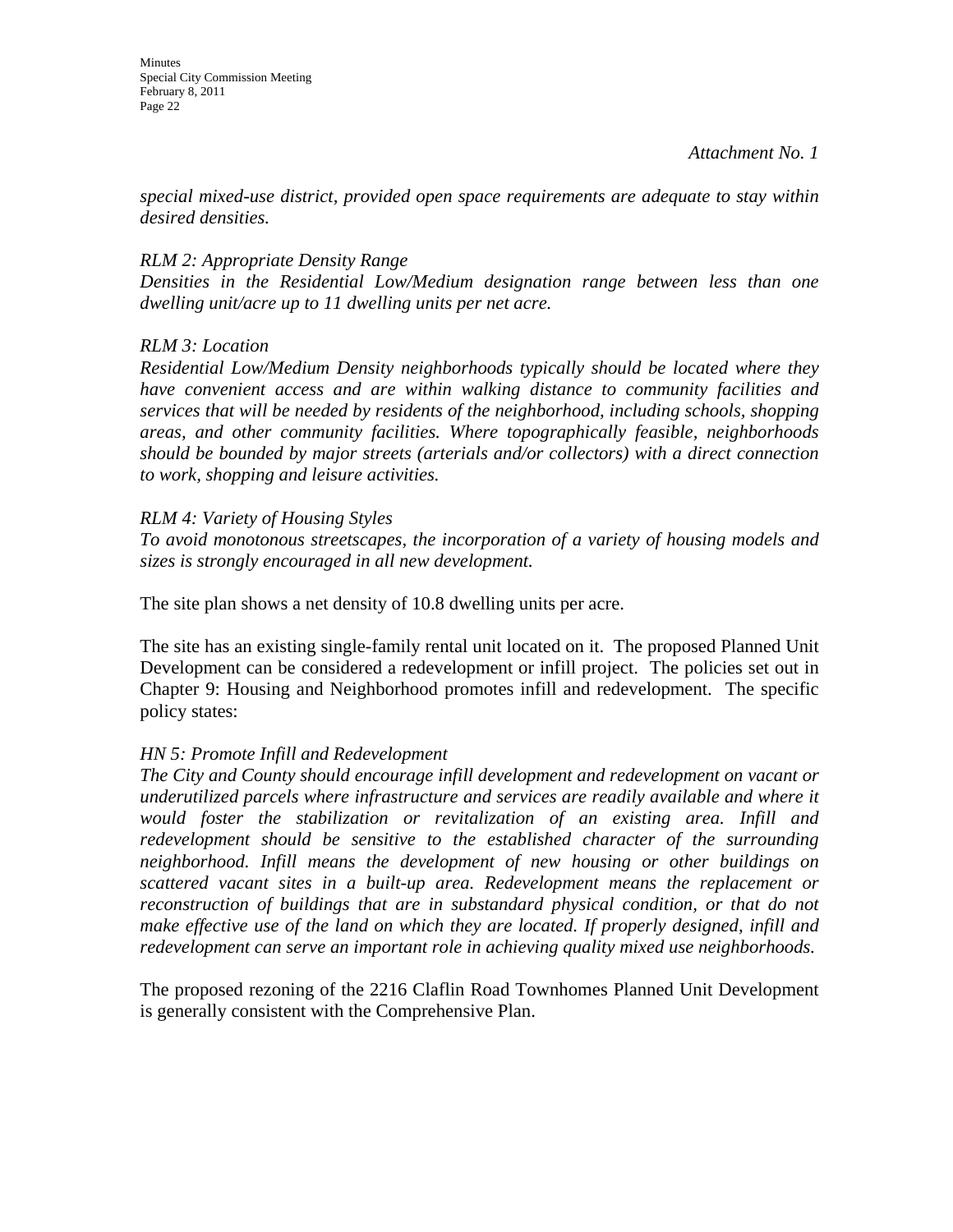**Minutes** Special City Commission Meeting February 8, 2011 Page 23

*Attachment No. 1* 

### **7. ZONING HISTORY AND LENGTH OF TIME VACANT AS ZONED:**

| May 5, 1959                    | Annexed and Zoned "A", First Dwelling House District (Ord.<br>No. 2131).             |
|--------------------------------|--------------------------------------------------------------------------------------|
| $1959 - 1963$<br>$1964 - 1969$ | "A", First Dwelling Residential District.<br>"A-A", Single-Family Dwelling District. |
| $1969 - 1994$                  | R-1, Single-Family Residential District                                              |
| $1995 -$ Present               | R-1/UO, Single-Family Residential District and University<br>Overlay District.       |

### **8. CONSISTENCY WITH INTENT AND PURPOSE OF THE ZONING ORDINANCE:**

The intent and purpose of the Zoning Regulations is to protect the public health, safety, and general welfare; regulate the use of land and buildings within zoning districts to assure compatibility; and to protect property values. The proposed PUD is located in the R-1/UO Districts.

Land use and structures within a Planned Unit Development District which, when approved by the Planning Board and Governing Body, may differ in one or more respects from the regulations that are applicable in any other zoning district. The objectives of a Planned Unit Development District shall be to promote progressive development of land and construction by encouraging Planned Unit Developments (PUD's) to achieve:

- (A)A maximum choice of living environments by allowing a variety of housing and building types;
- (B) A more useful pattern of open space and recreation areas and, if permitted as part of the project, more convenience in the location of commercial uses and services;
- (C) A development pattern which preserves and utilizes natural topography and geologic features, scenic vistas, trees and other vegetation, and prevents the disruption of natural drainage patterns;
- (D)A more efficient use of land than is generally achieved through conventional development;
- (E) A development pattern in harmony with land use density, transportation facilities, and community facilities;
- (F) An environment which provides safe, clean, convenient and necessary residential, commercial, and industrial facilities which will afford greater opportunities for better housing, recreation, shops and industrial plants for all citizens of the community;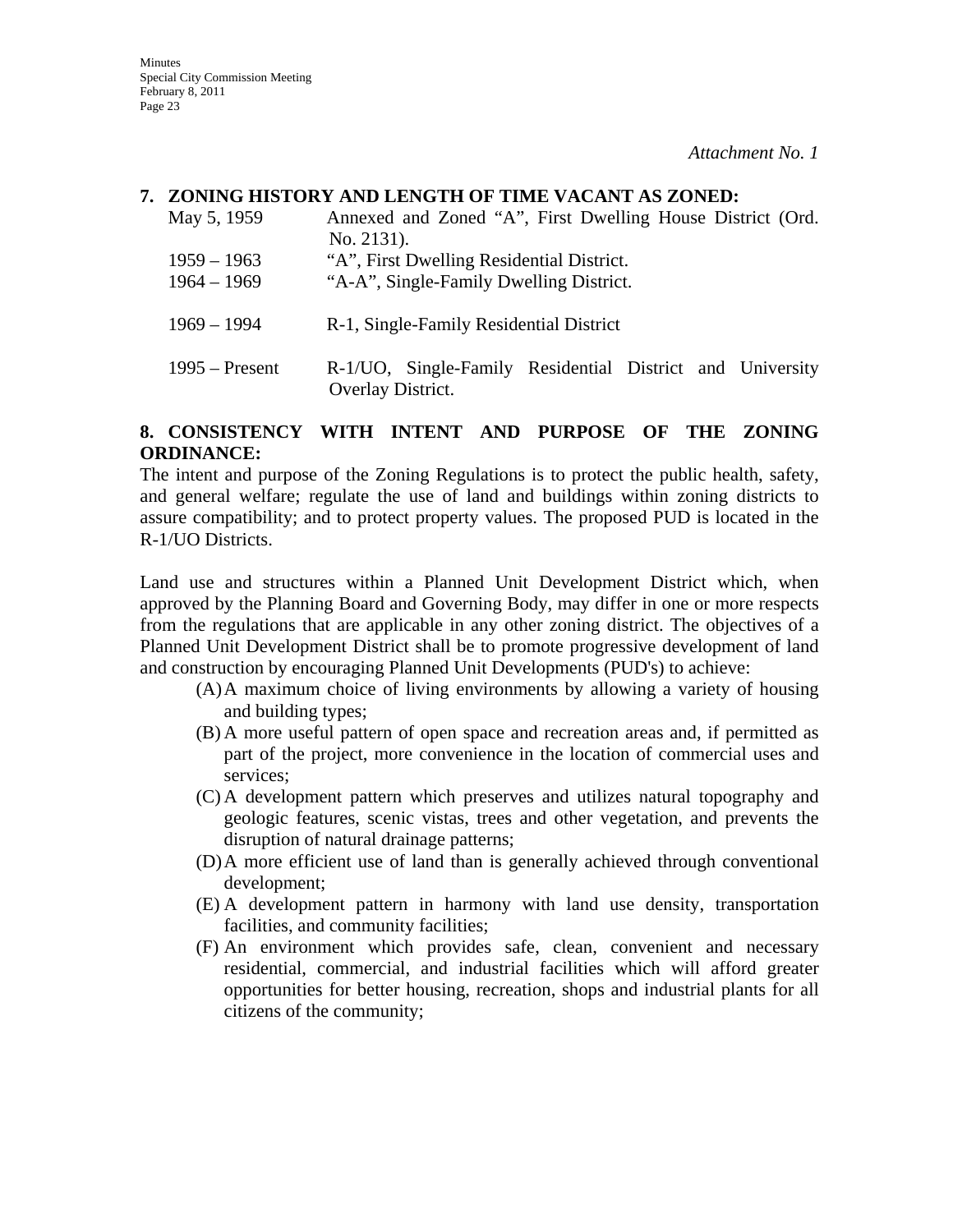- (G)A development plan which suits the specific needs of the site and takes into account the unique conditions of the property which may require changes of conventional bulk regulations, lot layout, or density; or results in a project that provides greater public benefit than would be provided under conventional zoning; and,
- (H)A mixture of compatible uses which might not otherwise be permitted in a single district, or which may restrict the range of land uses more than in a single district.

The proposed PUD provides for twenty-nine (29), four (4) bedroom and one (1) bedroom dwellings designed for the student housing market. The conventional R-1, Single-Family Residential District would allow a maximum of eighteen (18) singlefamily homes on the 2.68 acre site. The proposed site plan provides a more compact development that allows for landscape and open areas along the perimeter of the site to provide for separation and screening. The proposed rezoning is generally consistent with the intent of the Zoning Ordinance.

## **10. RELATIVE GAIN TO THE PUBLIC HEALTH, SAFETY AND WELFARE THAT DENIAL OF THE REQUEST WOULD ACCOMPLISH, COMPARED WITH THE HARDSHIP IMPOSED UPON THE INDIVIDUAL OWNER:**

Denial of the request would not be a gain to the public because minimal impact on the public is expected as a result of traffic or storm water. It appears there may be a hardship on the owner if the rezoning is denied due to no relative gain to the public that denial would accomplish

**11. ADEQUACY OF PUBLIC FACILITIES AND SERVICES:** Adequate public facilities, utilities and services are available to serve the site. The existing storm sewer system along Claflin Road and Hartford Road is inadequate. The City has design projects nearly complete for the area to improve the system. The applicant's consultants have taken the undersized system into consideration when designing the projects storm water drainage system.

## **12. OTHER APPLICABLE FACTORS:** None

**13. STAFF COMMENTS AND RECOMMENDATION:** City Administration recommends approval of the proposed rezoning of 2216 Claflin Townhomes PUD from R-1, Single-Family Residential District and UO, University Overlay District to PUD, Residential Planned Unit Development District, with the following conditions of approval: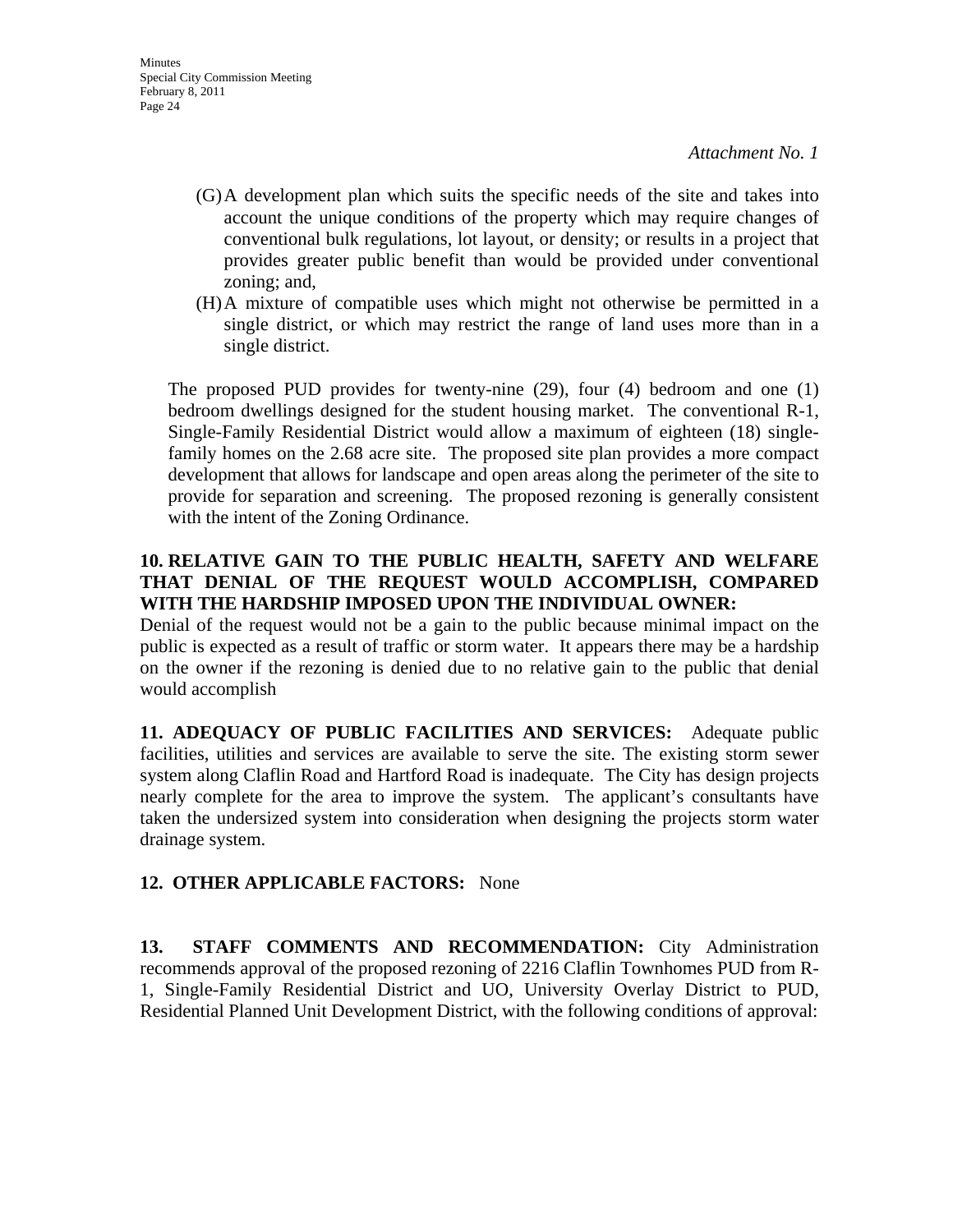The Permitted Use shall be twenty-nine (29) single-family attached dwellings consisting of twenty-fine (25) four-bedroom units and four (4) one-bedroom units.

- 1. Landscaping and irrigation shall be provided pursuant to a Landscaping Performance Agreement between the City and the owner, which shall be entered into prior to issuance of a building permit.
- 2. All landscaping and irrigation shall be maintained in good condition.
- 3. A six (6) foot tall, sight-obscuring screening fence shall be provided along the perimeter of the site. The fence shall not encroach into the twenty-nine (29) foot front-yard setback along Claflin Road as established by the proposed site plan.
- 4. A covenant between the City and owner(s) concerning maintenance of drainage easements, improvements and detention facilities shall be reviewed and approved by the City and filed with the Final Plat.
- 5. Exempt signage shall include signage described in Article VI, Section 6-104  $(A)(1),(2),(4),(5)$ , and  $(7)$ ; and, Section 6-104 (B) (2) and (5), of the Manhattan Zoning Regulations, as may be amended related political or campaign signs.

## **ALTERNATIVES:**

- 1. Recommend approval of the proposed rezoning of 2216 Claflin Townhomes PUD from R-1/UO, Single-Family Residential District and University Overlay, to PUD, Residential Planned Unit Development District, stating the basis for such recommendation, with the conditions listed in the Staff Report.
- 2. Recommend approval of the proposed rezoning of 2216 Claflin Townhomes PUD from R-1/UO, Single-Family Residential District and University Overlay, to PUD, Residential Planned Unit Development District, and modify the conditions, and any other portions of the proposed PUD, to meet the needs of the community as perceived by the Manhattan Urban Area Planning Board, stating the basis for such recommendation, and indicating the conditions of approval.
- 3. Recommend denial of the proposed rezoning, stating the specific reasons for denial.
- 4. Table the proposed rezoning to a specific date, for specifically stated reasons.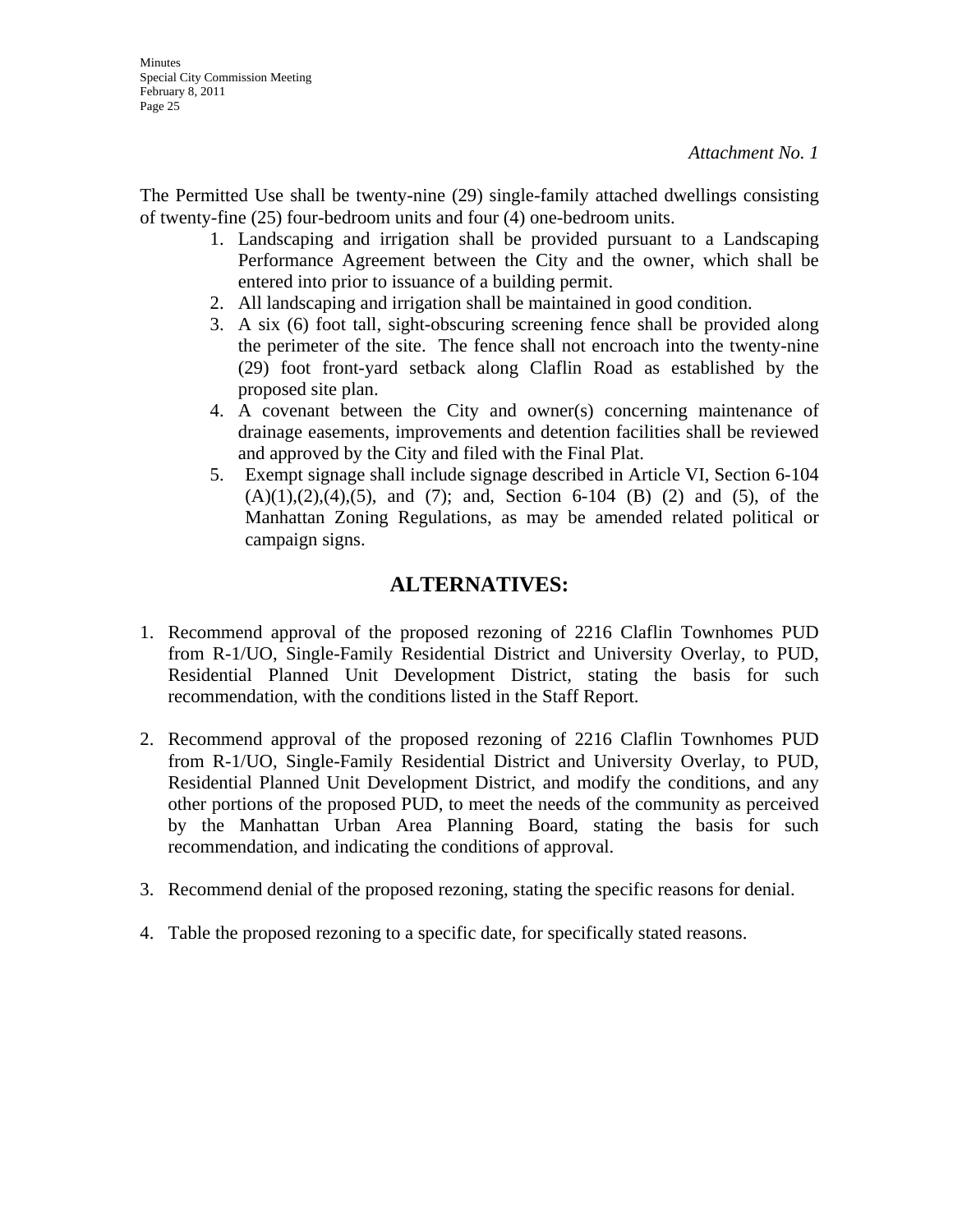Minutes Special City Commission Meeting February 8, 2011 Page 26

*Attachment No. 1* 

## **POSSIBLE MOTION:**

The Manhattan Urban Area Planning Board recommends approval of the proposed rezoning of 2216 Claflin Townhomes PUD from R-1/UO, Single-Family Residential District and University Overlay, to PUD, Residential Planned Unit Development District, based on the findings in the staff report, with the six (6) conditions recommended by City Administration.

**PREPARED BY:** Chad Bunger, AICP, CFM, Planner II

**DATE:** November 29, 2010

10064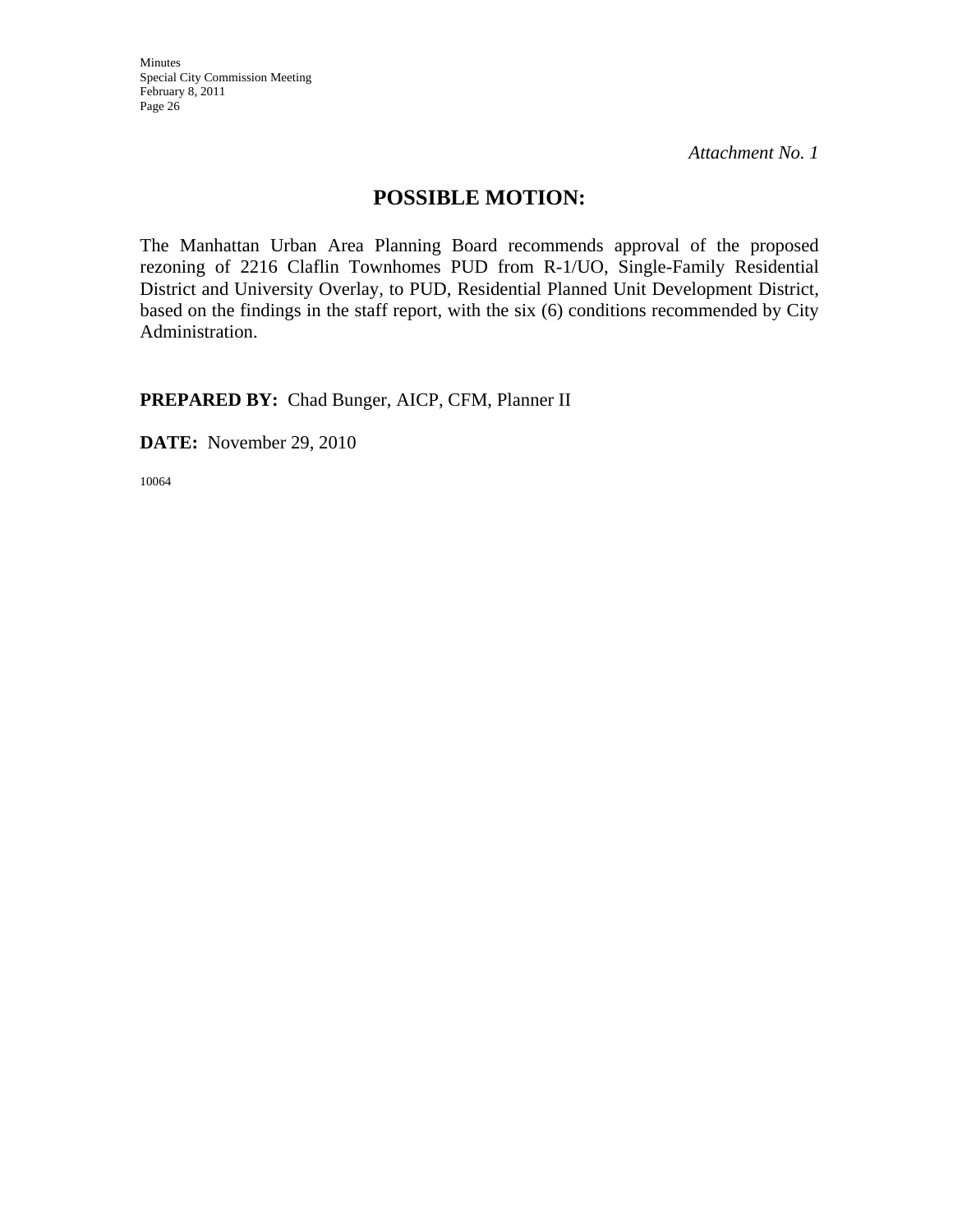

# INTER-OFFICE MEMORANDUM

| DATE:                | <b>December 15, 2010</b>                                                                                            |
|----------------------|---------------------------------------------------------------------------------------------------------------------|
| TO:                  | Manhattan Urban Area Planning Board                                                                                 |
| <b>MEETING DATE:</b> | <b>December 20, 2010</b>                                                                                            |
| <b>FROM:</b>         | <b>Steve Zilkie, AICP, Senior Planner</b>                                                                           |
| RE:                  | <b>Amend Manhattan Zoning Regulations to Allow Home</b><br><b>Occupations in a Manufactured Home or Mobile Home</b> |

## **BACKGROUND**

City Administration received a request from a member of the public to amend the Manhattan Zoning Regulations to allow home occupations in manufactured and mobile homes in compliance with the requirements of Article V, Accessory Uses, Temporary Uses, Home Occupations, PART 3, Home Occupations. The person requesting the text amendment, as well as the owners of all of the manufactured home parks, were sent the text amendment and date, time and location of the public hearing.

Home occupations are permitted in any residential district in a "dwelling unit." By definition, a manufactured home or mobile home is not a dwelling unit and is specifically excluded from the term, dwelling. In addition, dwelling units are in residential buildings while manufactured and mobile homes are not considered buildings. In a general sense, manufactured or mobile homes are a not permanently affixed to the ground. For whatever reasons, when the current Zoning Regulations were adopted in 1996, home occupations were excluded from manufactured and mobile homes, the majority of which are in the R-5, Manufactured Home Park District. Manufactured and mobile homes are also permitted in the R-4, General Residential District.

The Manhattan Urban Area Planning Board discussed the request at a previous work session. One question was asked at the work session regarding day care, which is addressed below under **AREAS WHICH ARE MOST LIKELY TO BE DIRECTLY AFFECTED BY SUCH CHANGE AND IN WHAT WAY THEY WILL BE AFFECTED**.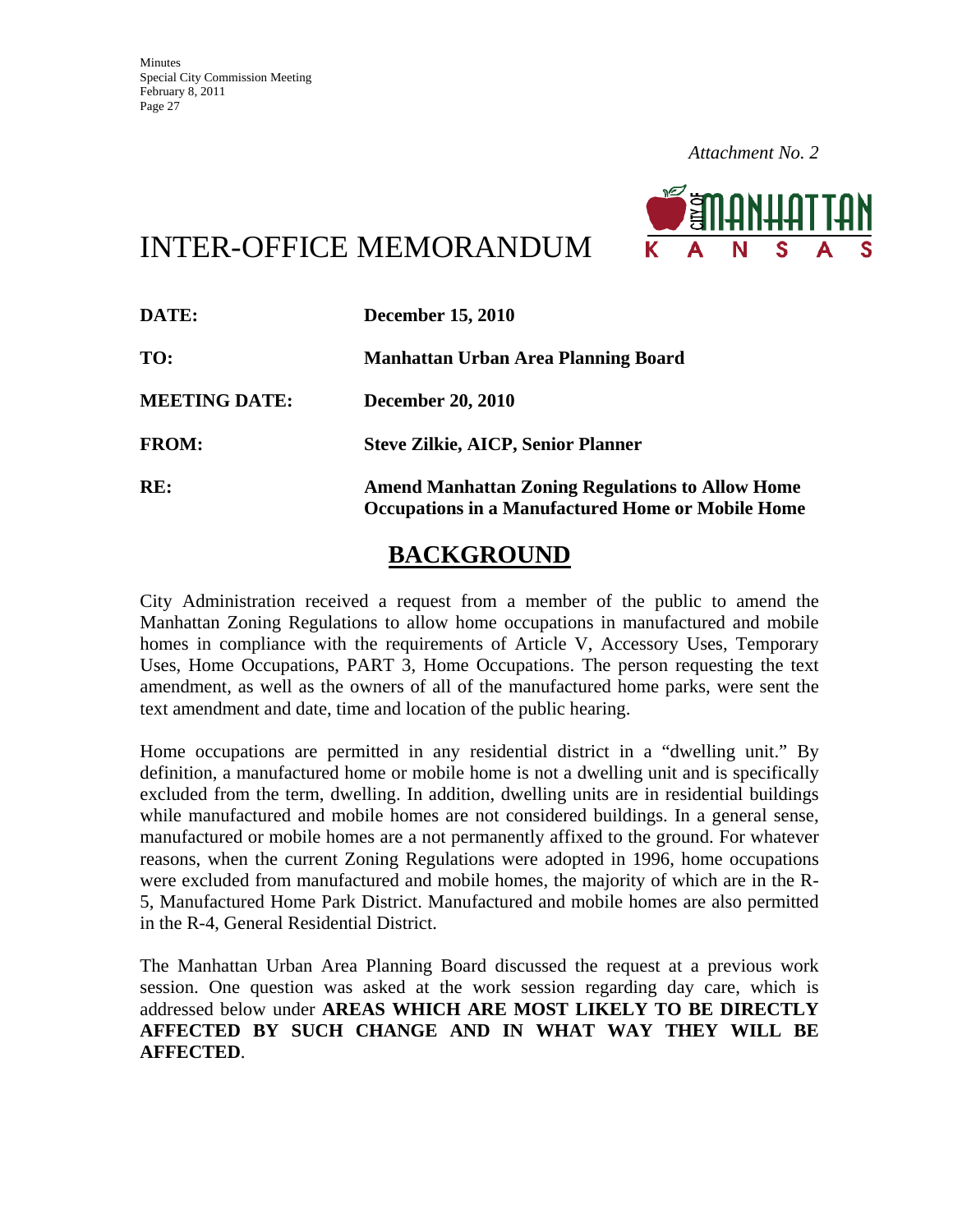### **Proposed Amendments - Home Occupations**

The proposed amendments (attached) are in bold italics and include:

- Modify Article V, Accessory Uses, Temporary Uses, Home Occupations, PART 3, Home Occupations, to permit Home Occupations in a Manufactured Home or Mobile Home; and,
- Modify the term, Home Occupation, in Article XVI, Construction and Definitions, PART 2, Definitions, Section 16-201.

### **Article V**

Home Occupations are described in Article V, PART 3, Sections 5-301 through 5-305. Home occupations are authorized in Section 5-301, "Home occupations as defined herein shall be permitted in any **dwelling unit**, in any residential district, except that in a Planned Unit Development home occupations must be specifically authorized." The key term in the authorization, as it relates to the proposed amendment, is "dwelling unit". By definition, manufactured homes and mobile homes are not dwelling units (see definitions below). Section 5-302 defines the term and Section 5-303 sets out Use Limitations by which a home occupation can be conducted. Applicable sections are modified to allow home occupations in a manufactured or mobile home.

## **Article XVI**

Home Occupation is defined in the Manhattan Zoning Regulations as, "A business, profession, occupation or trade conducted for gain or support entirely within a residential building; or, when permitted by Section 5-303, within a structure that is accessory to a **residential building**; and that is subordinate in area, extent, and purpose to the residential use. The renting of a portion of a residential building for habitation by other persons, in compliance with these Zoning Regulations, shall not be considered to be a home occupation." Note: The term is defined in Article V, Section 5-302, as well as Article XVI. Both definitions are proposed to be modified to remain consistent.

Additional definitions which clarify the amendments include:

DWELLING UNIT: A building or portion thereof, including residential-design manufactured homes, but not a mobile home or manufactured home, designed or used for a residential occupancy.

MANUFACTURED HOME: A structure, designed to be a residence, built on or after June 15, 1976, which meets the National Manufactured Home Construction and Safety Standards (42 U.S.C. Sec. 5403) has a permanent chassis, and is transportable in one (1) or more sections. (Does not include modular homes).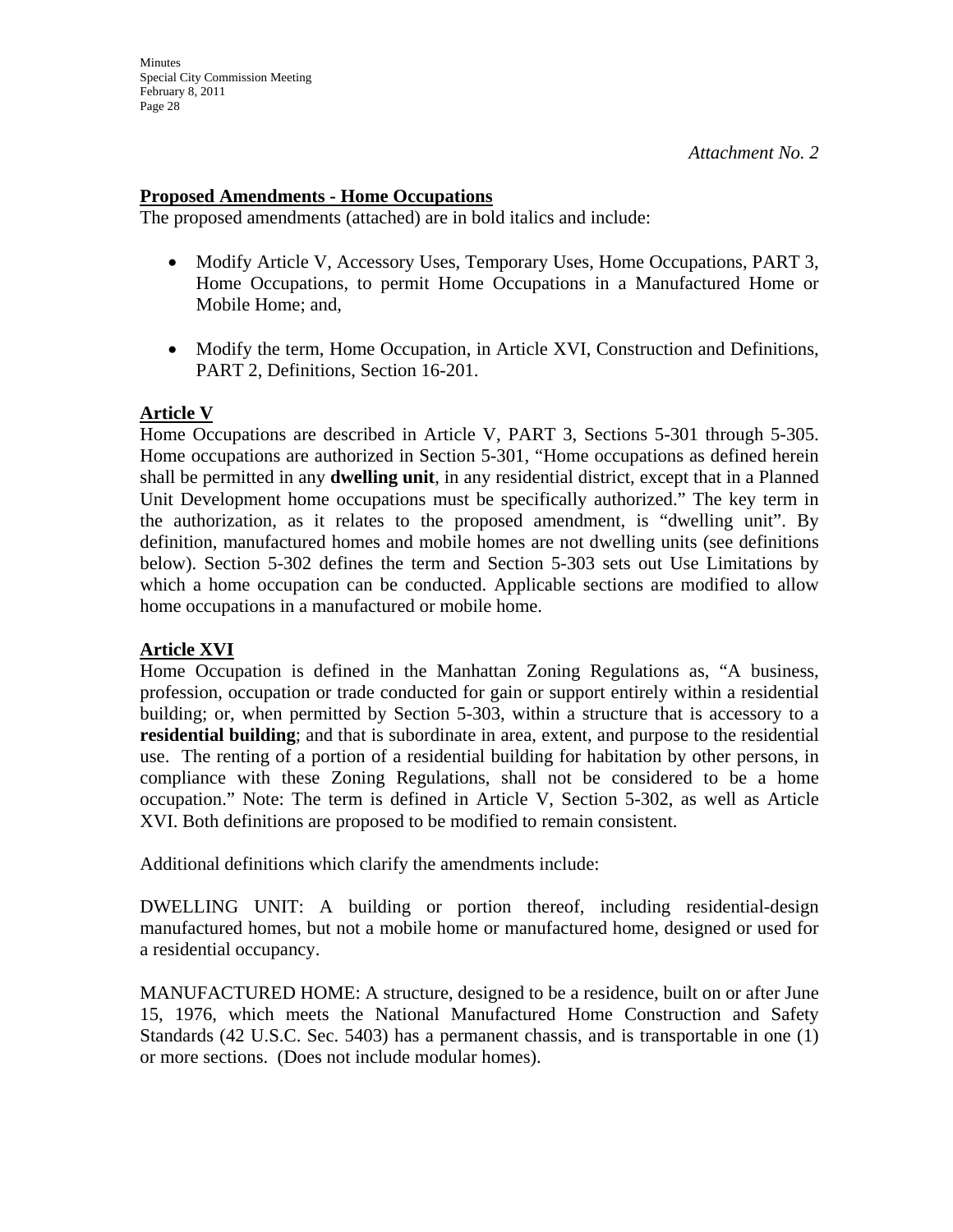**Minutes** Special City Commission Meeting February 8, 2011 Page 29

*Attachment No. 2* 

MOBILE HOME: A structure, designed to be a residence, built prior to June 15, 1976, which may or may not meet the National Manufactured Home Construction and Safety Standards (42 U.S.C. Sec. 5403) has a permanent chassis, and is transportable in one or more sections.

MANUFACTURED HOME PARK: A tract of real estate not less than five (5) acres under single ownership, which has been developed, subdivided, planned and improved for the placement of manufactured and mobile homes for nontransient use, but shall not include mobile home sales lots on which unoccupied mobile homes are parked for the sole purposes of display, inspection, sale or storage.

RESIDENTIAL BUILDING: A building all or part of which contains one (1) or more dwelling units, including single-family dwellings, two-family dwellings, multiple-family dwellings, lodging houses, dormitories, sororities and fraternities.

## **AMENDMENTS TO THE TEXT OF THE ZONING REGULATIONS**

When a proposed amendment results in a change to the text of the Zoning Regulations, the report from the Planning Staff shall contain a statement as to the nature and effect of the proposed amendment, and determinations as to the following:

## **WHETHER SUCH CHANGE IS CONSISTENT WITH THE INTENT AND PURPOSE OF THE ZONING REGULATIONS**

The intent of the Manhattan Zoning Regulations is to protect the public health, safety and general welfare, and to protect property values. The R-5 District and R-4 District are residential districts in which a manufactured home or mobile home are permitted uses and are designed as a residence and occupied in a manner generally equivalent to a dwelling unit, which means that both are intended to be a residence. The R-4 District allows singlefamily dwelling units as a permitted use and home occupations are allowed in the dwelling units. The proposed amendment would allow home occupations in the R-4 District in manufactured or mobile homes consistent with the use allowed in a dwelling.

The proposed amendments are consistent with the intent and purpose of the Manhattan Zoning Regulations, which is to allow home occupations in a residence in residential districts.

## **AREAS WHICH ARE MOST LIKELY TO BE DIRECTLY AFFECTED BY SUCH CHANGE AND IN WHAT WAY THEY WILL BE AFFECTED**

Home occupations will be a permitted use the R-5, Manufactured Home Park District, a residential district, and R-4, General Residential District. R-5 Districts include Redbud Estates off Seth Child Road, Colonial Gardens, Blue Valley, and the Ponderosa off Tuttle Creek Boulevard, and Countryside Estates off Knox Lane. The only R-4 District is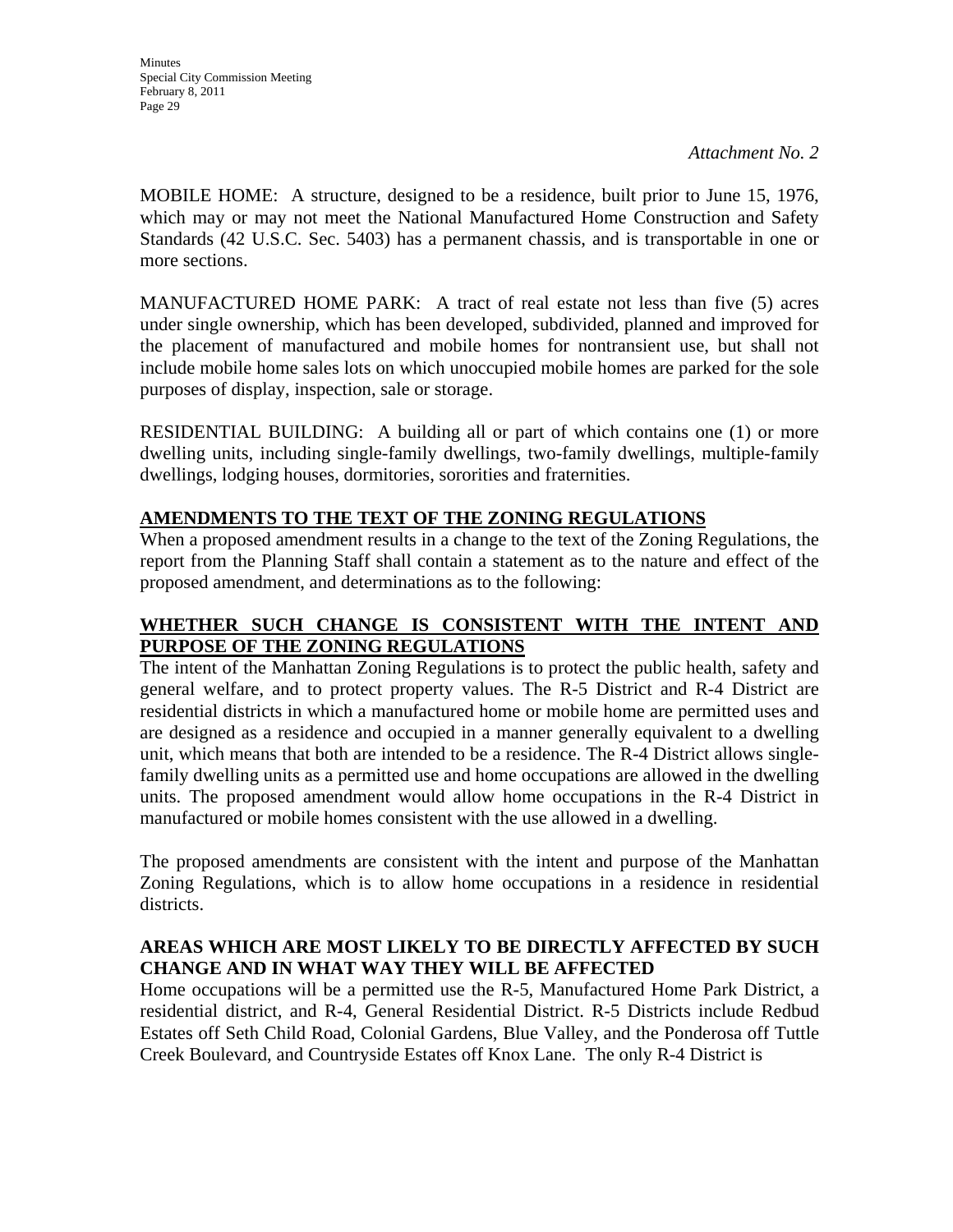Minutes Special City Commission Meeting February 8, 2011 Page 30

*Attachment No. 2* 

located along Casement Road, approximately 425 feet north of the intersection of Casement Road and Dix Drive on the east side of Casement Road, and allows manufactured and mobile homes, as well as single-family detached dwellings, as permitted uses. Home occupations would be allowed in manufactured or mobile homes in the R-4 District.

There are several other locations where existing manufactured or mobile homes are located, one area is along Fair Lane in the I-3, Light Industrial District, and one other area is in the LM-SC, Light Manufacturing-Service Commercial District. Home occupations in manufactured or mobile homes in industrial or industrial-commercial districts would not be allowed.

There are manufactured and mobile homes in a residential Planned Unit Development along Casement Road, immediately north of the intersection of Casement Road and Dix Drive on the east side of Casement Road. Home occupations are not part of the PUD and home occupations would not be allowed in the manufactured or mobile homes because the use is not specifically authorized in the PUD. The PUD would have to be amended to allow home occupations. In addition, no other residential PUDs in the City allow Manufactured or mobile homes are not authorized in other residential PUDs in the City.

Some home occupations may be subject to licensing requirements, such as a day care home or food related occupations, for example food catering, and would be licensed by the Riley County Health Department. These home occupations may also be subject to Building Code requirements, as well as inspections by the Riley County Health Department and City of Manhattan.

### **WHETHER THE PROPOSED AMENDMENT IS MADE NECESSARY BECAUSE OF CHANGED OR CHANGING CONDITIONS IN THE AREAS AND ZONING DISTRICTS AFFECTED, OR IN THE CITY PLANNING AREA, GENERALLY, AND IF SO, THE NATURE OF SUCH CHANGED OR CHANGING CONDITIONS**

When the current requirements for home occupations were adopted in 1996, manufactured or mobile homes were not authorized for home occupations. There is no reasoning in the regulations. Because home occupations are not licensed, home occupations may have occurred or may be occurring currently in manufactured or mobile homes.

A citizen request was made in 2010 to allow home occupations in manufactured or mobile homes. The intent of the regulations is to allow home occupations in a residential setting in a residential district. The proposed change will authorize home occupations in a manufactured or mobile homes, which are a residence, in the same manner as a home occupation in a dwelling unit, and subject to the use limitations applicable to dwelling units in residential buildings.